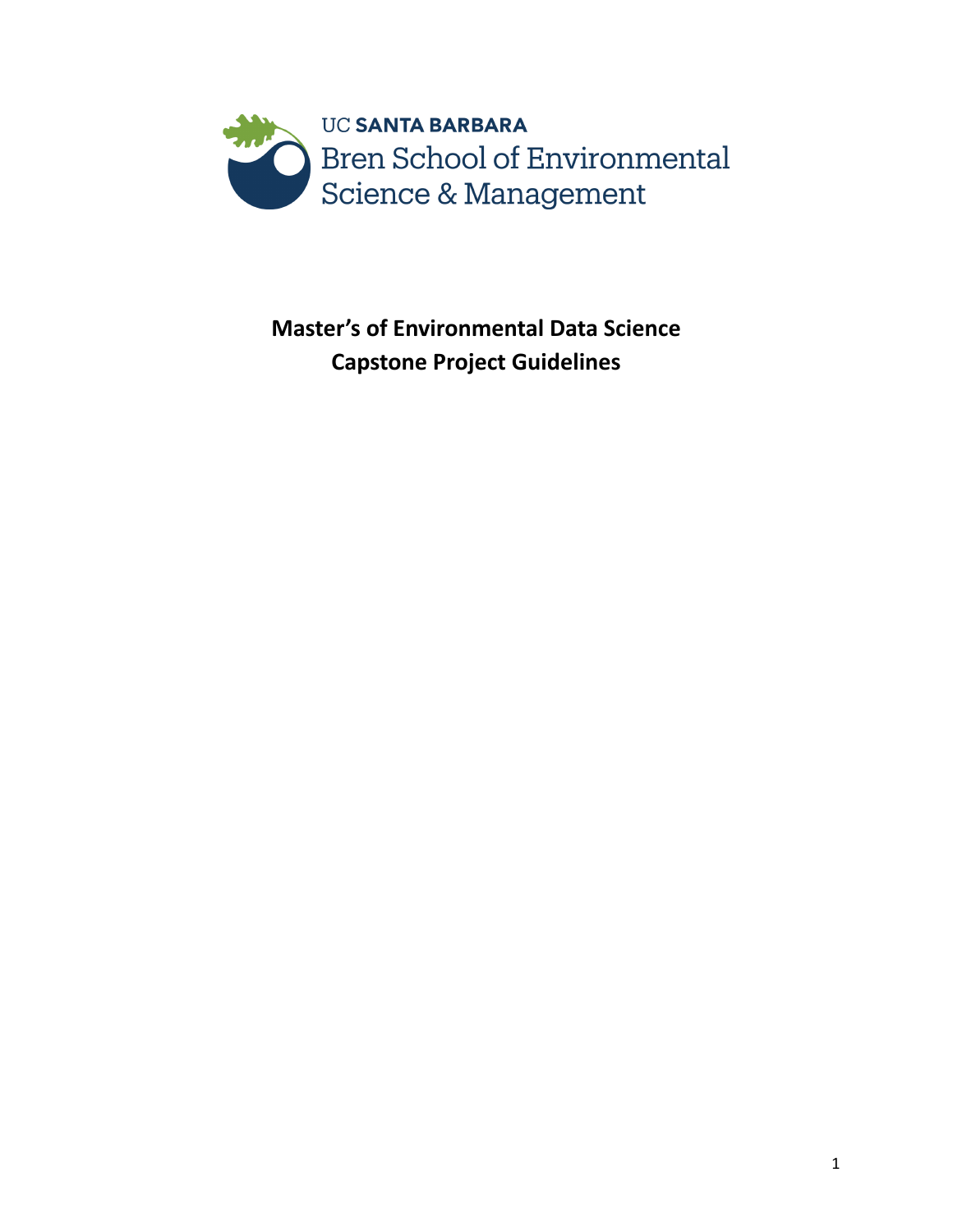### **INTRODUCTION**

These guidelines define the Bren School's expectations for the Master of Environmental Data Science Capstone Projects and explain the process, timeline, and required deliverables.

Master's Capstone Projects are a unique and important component of the Bren School's approach to environmental data science. The School developed the Capstone process in direct response to prospective employer requests that Bren graduates possess "real world" skills. These skills include excellent academic training as well as the ability to successfully work and communicate as a member of a team and manage a professional data science project. The Capstone Project provides students an opportunity to work together to design, conduct, and present a professional environmental data science product.

# **Without exception, all students pursuing the Master of Environmental Data Science (MEDS) degree must successfully complete a Capstone Project.**

Students who pursue Capstone Projects collaborate with clients, which may be internal clients (Bren Faculty, other UCSB researchers) or outside clients from industry, government, or non-government organizations. Clients must present a problem that can be addressed and solved by the Capstone Project. All Capstone Projects begin in Winter Quarter and end in Spring Quarter. The project requires:

- an environment in which the students can learn to operate as an independent professional team;
- a spirit of trust and collaboration by all parties;
- healthy and professional communication and rapport among all parties; and
- the ability of students to choose courses of action, make mistakes, and learn from those experiences.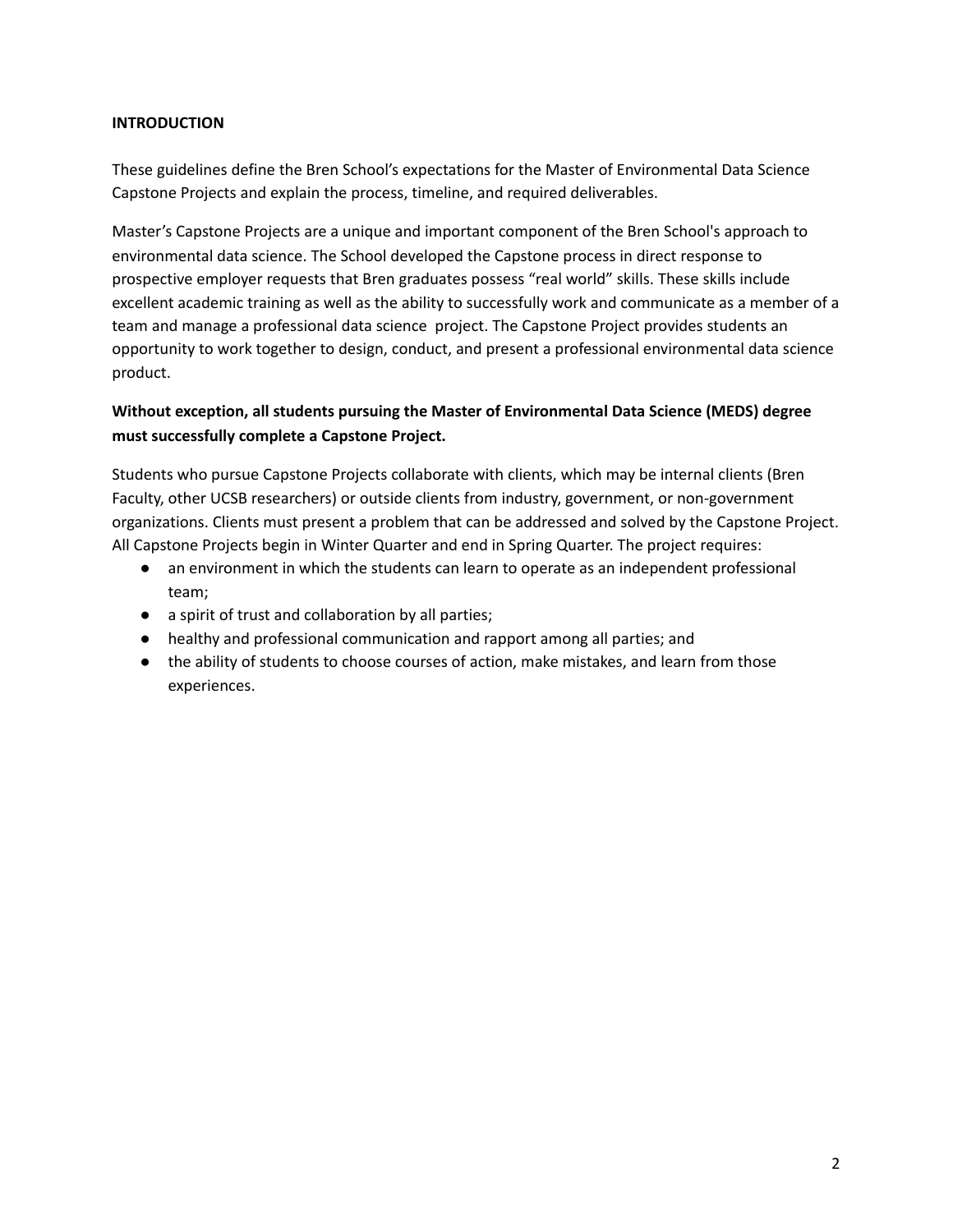# **CAPSTONE PROJECT TIMELINE OVERVIEW**

Below are the key deadlines in this year's Capstone Projects. Note that the instructor of EDS 411A/B, faculty advisor, or clients may request additional milestones and may set internal deadlines for drafts or other materials in addition to deadlines listed here.

| <b>Winter Quarter 2022</b>    |                                                                                                                                                                                                                                                                                                                    |
|-------------------------------|--------------------------------------------------------------------------------------------------------------------------------------------------------------------------------------------------------------------------------------------------------------------------------------------------------------------|
| Week 6 [February 11,<br>2022] | Draft Design and Implementation Plan due to instructor of EDS 411A and<br>faculty advisor                                                                                                                                                                                                                          |
| Week 7 [February 18,<br>2022] | Feedback from the instructor of EDS 411A and faculty advisor due back to<br>students                                                                                                                                                                                                                               |
| Week 9 [March 2, 2022]        | Design and Implementation Plan Faculty Reviews                                                                                                                                                                                                                                                                     |
| Week 10 [March 11,<br>2022]   | Submit final Design and Implementation Plan to the instructor of<br>$\bullet$<br>EDS 411A, faculty advisor, client, and Capstone Project (CP)<br>Coordinator;<br>Send Project Repository access to CP Coordinator;<br>$\bullet$<br>Submit Self/Peer Evaluation to the instructor of EDS 411A and CP<br>Coordinator |

| <b>Spring Quarter 2022</b> |                                                                                                                                                                                                                                                            |  |
|----------------------------|------------------------------------------------------------------------------------------------------------------------------------------------------------------------------------------------------------------------------------------------------------|--|
| Week 2 [April 8, 2022]     | Submit outline of Technical Documentation to the instructor of EDS 411B<br>and faculty advisor                                                                                                                                                             |  |
| Week 5 [April 29, 2022]    | Complete draft of Technical Documentation and Project Repository due to<br>the instructor of EDS 411B and faculty advisor                                                                                                                                  |  |
| Week 9 [May 26, 2022]      | Capstone Project Final Presentations                                                                                                                                                                                                                       |  |
| Week 10 [June 3, 2022]     | Revised Technical Documentation (.pdf version) and Project<br>Repository due to the instructor of EDS 411B, faculty advisor, and<br><b>CP Coordinator;</b><br>Submit Self/Peer Evaluation to the instructor of EDS 411B and CP<br>$\bullet$<br>Coordinator |  |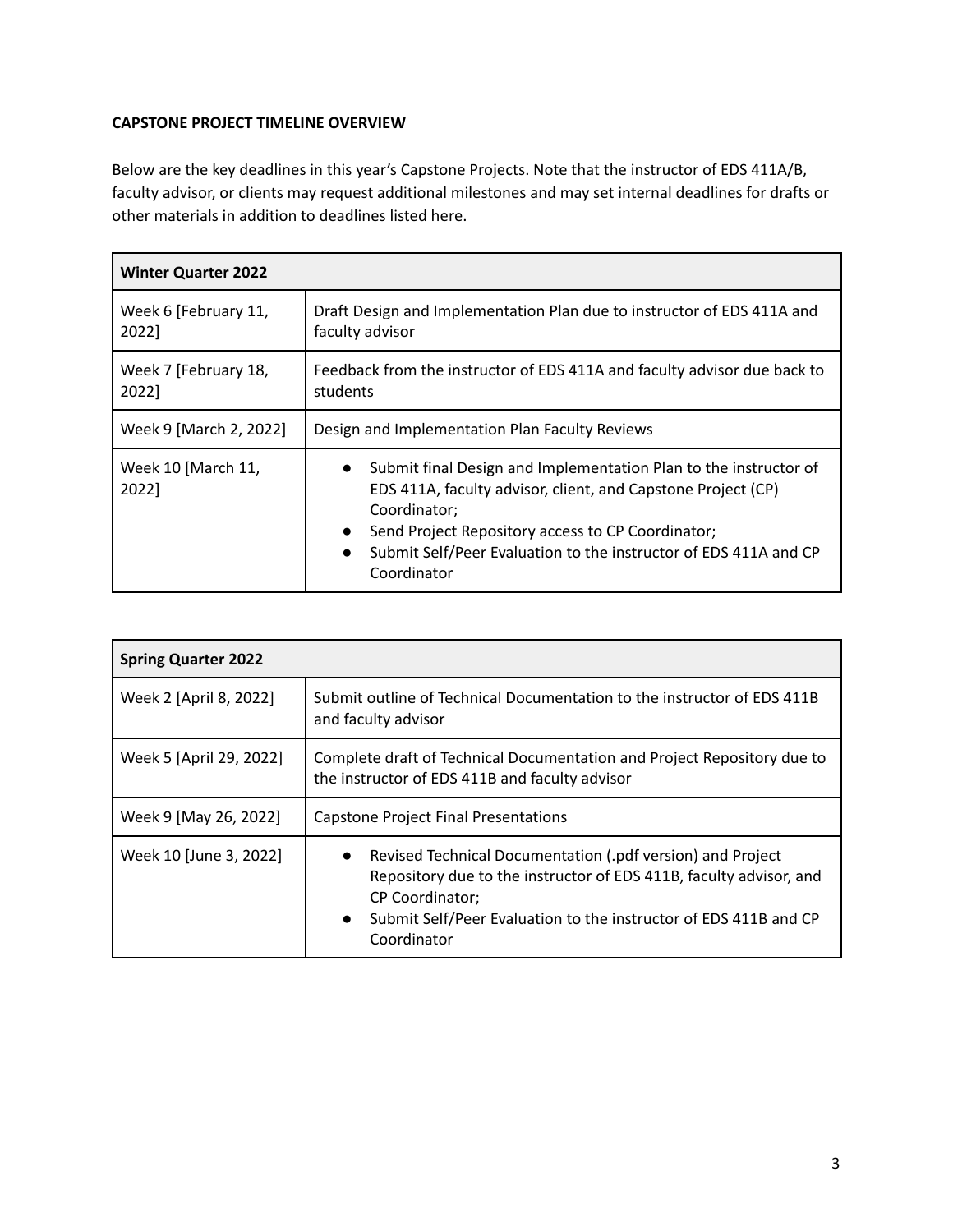#### **1. GENERAL INFORMATION**

#### **A. Capstone Project Timeline**

MEDS students begin their Capstone Projects in the beginning of Winter Quarter and complete their projects by the end of Spring Quarter. Design and Implementation Plan Faculty Reviews are held at the end of Winter Quarter. Capstone Project Final Presentations are held at the end of Spring Quarter, with the Technical Documentation and Project Repository also due at the end of Spring Quarter. The timeline overview provides deliverable due dates. Working with their faculty advisor, groups define their own deadlines for intermediate products.

### **B. Academic Units and Grading**

Students must register for EDS 411A and 411B in winter and spring, respectively, for a total of 8 units. The instructor for EDS 411A and EDS 411B grade(s) all EDS 411 courses and the grades will be assigned at the end of their respective quarters.

#### Students must achieve a grade of B or better on their Capstone Project to be eligible for the MEDS

**degree.** Students working together on a project may not necessarily receive the same grade. Additionally, students cannot be recommended for graduation until they have submitted an approved final deliverable package.

By the last day of each quarter, students are required to complete and submit a Capstone Project Peer and Self Evaluation Form to the instructor of EDS 411 and the Capstone Project Coordinator. These evaluations will be considered by the instructor when grades are being assigned. This form can be found on the Bren School website: <https://bren.ucsb.edu/academic-resources-current-students>

# **C. Student Time Commitment**

Students should expect to devote **at least 10-12 hours per week** to their Capstone Project during Winter and Spring Quarters, although more time can be expected for some tasks. Work on Capstone Projects should be evenly allocated over the 2 quarters to avoid excess workload at the end of the project.

#### **D. Deliverables**

The major deliverables for the Capstone Project are:

- Design and Implementation Plan
- Design and Implementation Plan Faculty Review presentation
- Technical Documentation
- Capstone Project Final Presentation
- Project Repository, which includes as appropriate:
	- Completed analysis or model, including data description
	- Documentation and workflows
	- Interface and/or data visualization

#### **E. Authorship/Ownership**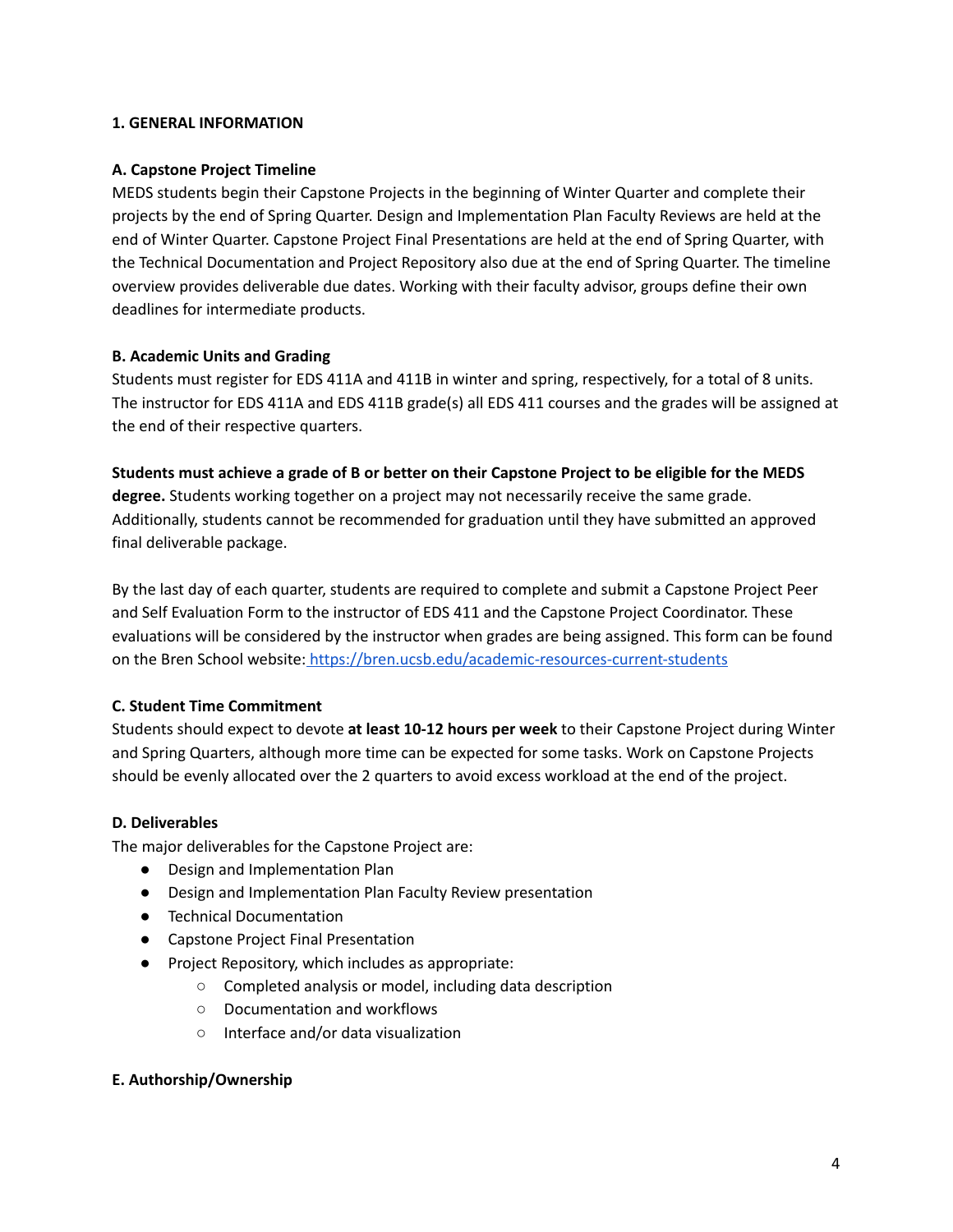Each member of the group is an equal owner of the intellectual property of the project. Frequently, groups divide the responsibility for some tasks that further the project; one or several individuals may invest more time in one aspect of the project than others. However, each member of the group ultimately contributes to the body of work that emerges from a Capstone Project. Therefore, **every required paper, presentation, etc., that is produced by the group MUST list every member as an author.**

Groups are encouraged, but not required, to present their Capstone Project findings in formal conferences outside the university. Participation in such conferences gives students valuable experience and increases the visibility of the Bren School and its students. Groups also may want to publish results in a peer-reviewed journal. Groups may collectively develop criteria for authorship of these supplemental materials (e.g., 2-unit independent study with advisor) but all members of the group must agree to these criteria. A group member may choose not to be included as a co-author on a publication. However, ALL group members must be offered the opportunity to make their own decision about their authorship. Even after the project has ended, if a group member adapts the deliverables for presentation at a meeting or submission to a journal, EVERY group member should be listed as a co-author. Groups also may include their faculty advisor or others who contributed substantially to the research as co-authors.

### **F. Data Distribution**

Datasets obtained or derived during your work may be licensed, copyrighted or confidential. Students should NOT make them available to third parties, or generally available online, without authorization from their faculty advisor AND the original source of data, such as an external client. If a group is working with confidential data, a Non-Disclosure Agreement (NDA) will likely be necessary between the client and UCSB. NDAs are developed, approved, and signed by UCSB's Office of Technology and Industry Alliances. Under NO circumstances can a student sign an NDA with a client.

# **G. Publishing**

If a group would like to publish its work, group members must discuss this with their advisor. Faculty advisors are experts in peer-reviewed publication, and students should take advantage of their knowledge and experience. Publishing peer-reviewed literature requires interfacing with a larger scholarly community, and this should be done in a way that reflects well on the students, their advisor, the client, and the Bren School. Note that it often takes a prolonged period (months to years) to get a paper published.

# **H. Use of Human Subjects**

Faculty and students who engage in research involving human subjects must obtain prior approval from the UCSB Human Subjects Committee (HSC). "Human Subject" means a living individual about whom an investigator (whether professional or student) conducting research obtains (i) data through intervention or interaction with the individual or (ii) identifiable private information. This means that **if a survey will be conducted, HSC approval MUST be obtained in advance**. Approval is required no matter with whom the group will interact - even friends or family!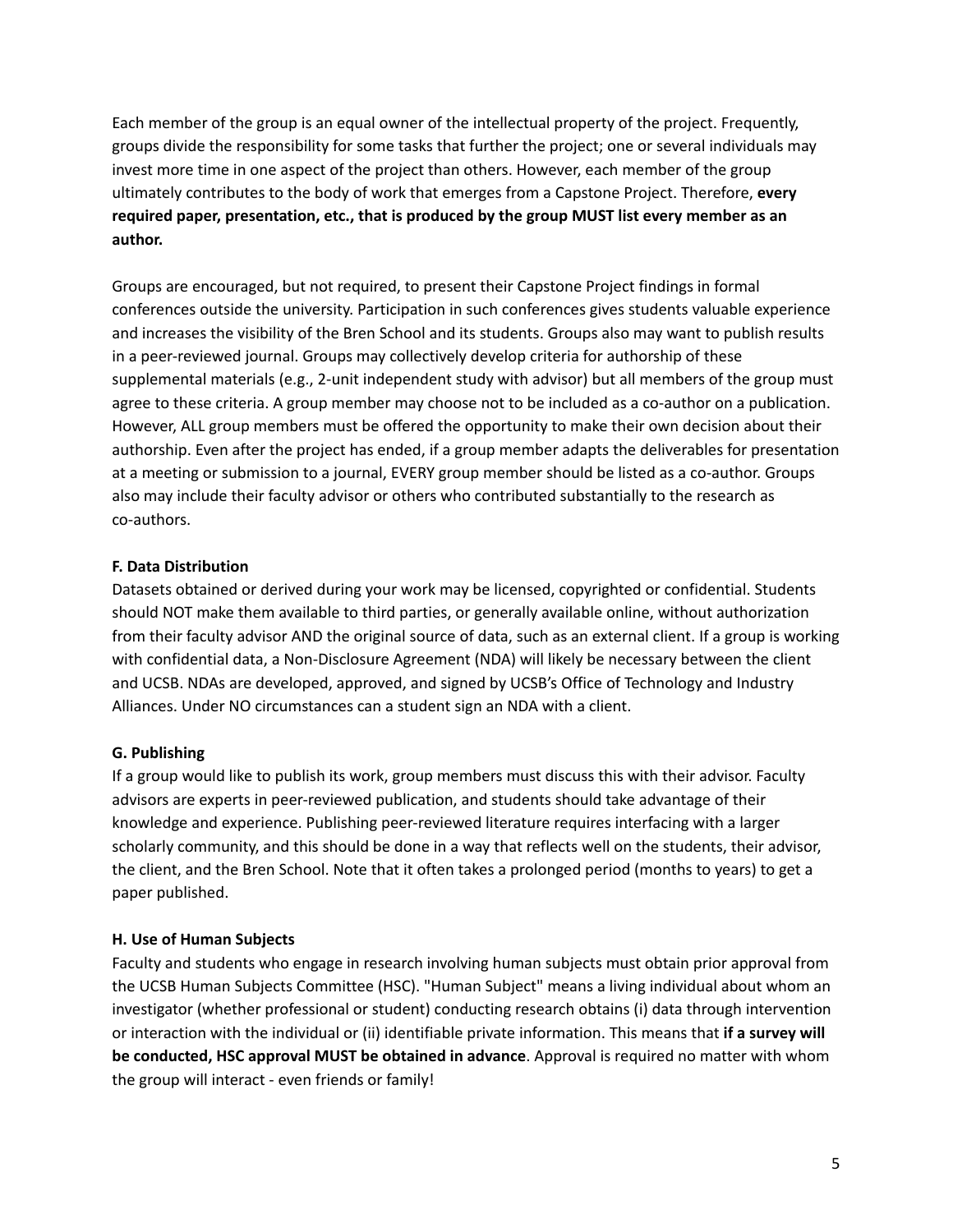If a group will use human subjects, it must review the Office of Research site:

<https://www.research.ucsb.edu/human-subjects/about>. The group must understand and abide by the policies and procedures. The process for obtaining HSC approval for proposed research is not immediate and cannot be addressed at the last minute. There are serious consequences if a group is not in compliance. **Human subjects cannot be interviewed, surveyed, or contacted in any way without prior approval from HSC.**

#### **2. COMPOSITION OF THE CAPSTONE PROJECTS**

#### **A. Group Members**

Each group is composed of 3 to 4 students. Students vote on projects by assigning preference points in the Fall Quarter. Group assignments are determined at the end of Fall Quarter by a computer algorithm that uses these points to optimize overall student preferences for different projects. Not all students will be assigned to their preferred project. However, almost all students are assigned to their first or second choice project. The experience of completing a Capstone Project is generally comparable across groups regardless of the topic of the project.

### **B. Faculty Advisors**

Each Capstone Project is assigned two faculty advisors; each group must have at least one advisor who is Bren School ladder faculty (or 0% affiliates) **in addition** to the instructor of EDS 411A/B on their master's thesis committee. The primary faculty advisor is the instructor of EDS 411A/B. The primary advisor monitors progress and provides technical assistance, expertise, project evaluations, and grades. The secondary faculty advisor acts as a subject matter consultant and provides environmental domain expertise, project feedback, and deliverable quality evaluations. The students are responsible for project leadership, management, and the quality of the final products.

Faculty advisors do not serve as project managers; their role is similar to that of a consultant. The primary advisor meets with groups regularly in EDS 411A/B and is responsible for grading. Primary or secondary advisors may offer reactive advice, responding to activities in the group and providing guidance when asked. The advisors also may give proactive advice regarding deficiencies and deadlines. It is important that students understand the role of the advisors and the limited, though important, role they play in directing the project. Each faculty advisor has his/her own unique approach. Students should expect variability in engagement, expectations, and feedback from one advisor to the next. During the first Quarter of the project, each group should clarify the expected level of interaction with their advisors. Groups should include this information in their Design and Implementation Plan.

# **C. Clients**

Clients supply the environmental data science objectives and relevant data that are central to Capstone Projects. Clients may submit Capstone Project proposals on their own. If the client is external to Bren, we advise them to work with the Capstone Project Coordinator and/or Bren faculty to develop and submit proposals. If incoming students have a relevant environmental data science project they are interested in proposing, they may reach out to the CP Coordinator prior to the start of Fall Quarter.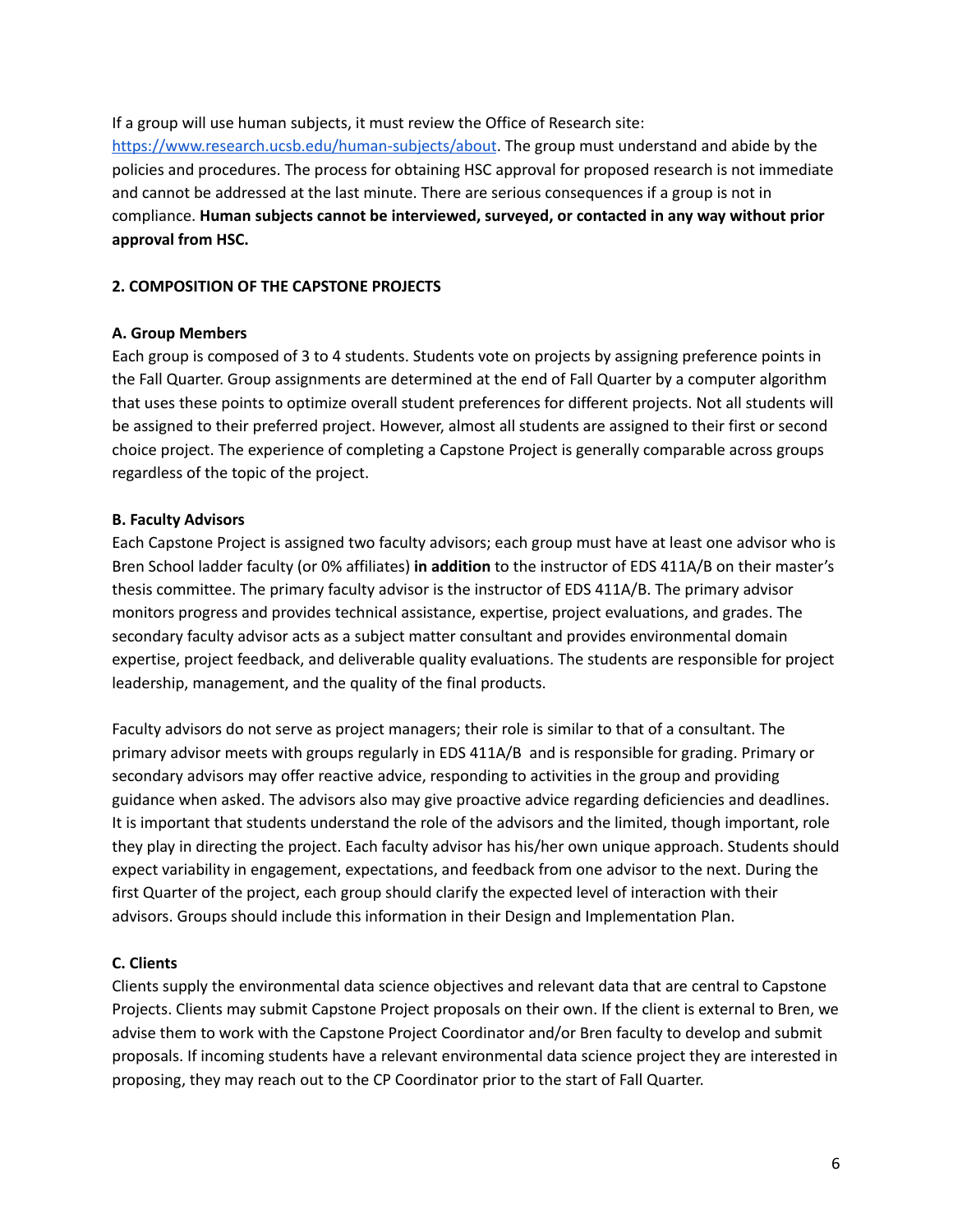Effective clients will be engaged in the project, knowledgeable about its topics, and serve as a resource for students, while not constraining the group's approach or the project's outcome. Some clients may have a clear idea of the objective and what types of solutions are needed. Other clients may be more flexible about the types of solutions needed and they may prefer that students provide direction for how to meet the objective. Students should maintain frequent, professional communication with clients throughout the project. In particular, students must engage the client early in Winter Quarter, so that all parties clearly understand the project objectives, deliverables and timeline. If an in-person meeting consisting of the group, faculty advisor, client, and external advisors is not possible, then students should engage the client through teleconference or Zoom. The students should invite the clients to attend the project's Capstone Project Final Presentation.

### **D. External Advisors**

Interacting and networking with the professional community may be valuable to the Capstone Project process. We encourage students to seek expertise from other professionals to assist them as informal external advisors, such as individuals from government agencies, industry, non-governmental organizations, universities, or private citizens who may be interested in the project, its data or deliverables. An external advisor is someone who has knowledge about the project topic and can provide unbiased feedback.

If an external advisor is desired, groups will be responsible for identifying external advisors and maintaining professional contact with them for the duration of the project. The external advisors may be invited to meet, together with the faculty advisor(s), clients, and group members. External advisors may also be invited by the students to attend the Capstone Project Final Presentation.

# **E. Capstone Project Coordinator**

The Capstone Project Coordinator is a Bren staff member who assists students, faculty advisors, and the Capstone Project Committee in facilitating the Capstone Project process. The Capstone Project Coordinator is Emily Case (ecase@bren.ucsb.edu). Any questions or concerns regarding a Capstone Project should be addressed to the Capstone Project Coordinator.

#### **3. PROJECT MANAGEMENT**

#### **A. Group Meetings**

In addition to attending EDS 411A/B, groups are encouraged to meet as often as necessary. **Regular group meetings should not be scheduled on Monday or Thursday between 11:00 am – 12:15 pm, or Thursdays from 8:15 - 9:15 am** as these days and times are reserved for seminars, career talks, and faculty meetings. The primary faculty advisor will lead weekly classroom sessions in EDS 411A/B. However, it is the responsibility of the students, not the advisor(s), to schedule the meetings and make necessary arrangements. Advance notification of absences to the group is expected as a matter of courtesy. Participation in the group meetings is a portion of each student's grade; missed meetings may negatively affect the overall grade.

#### **B. Scheduling Meeting Rooms**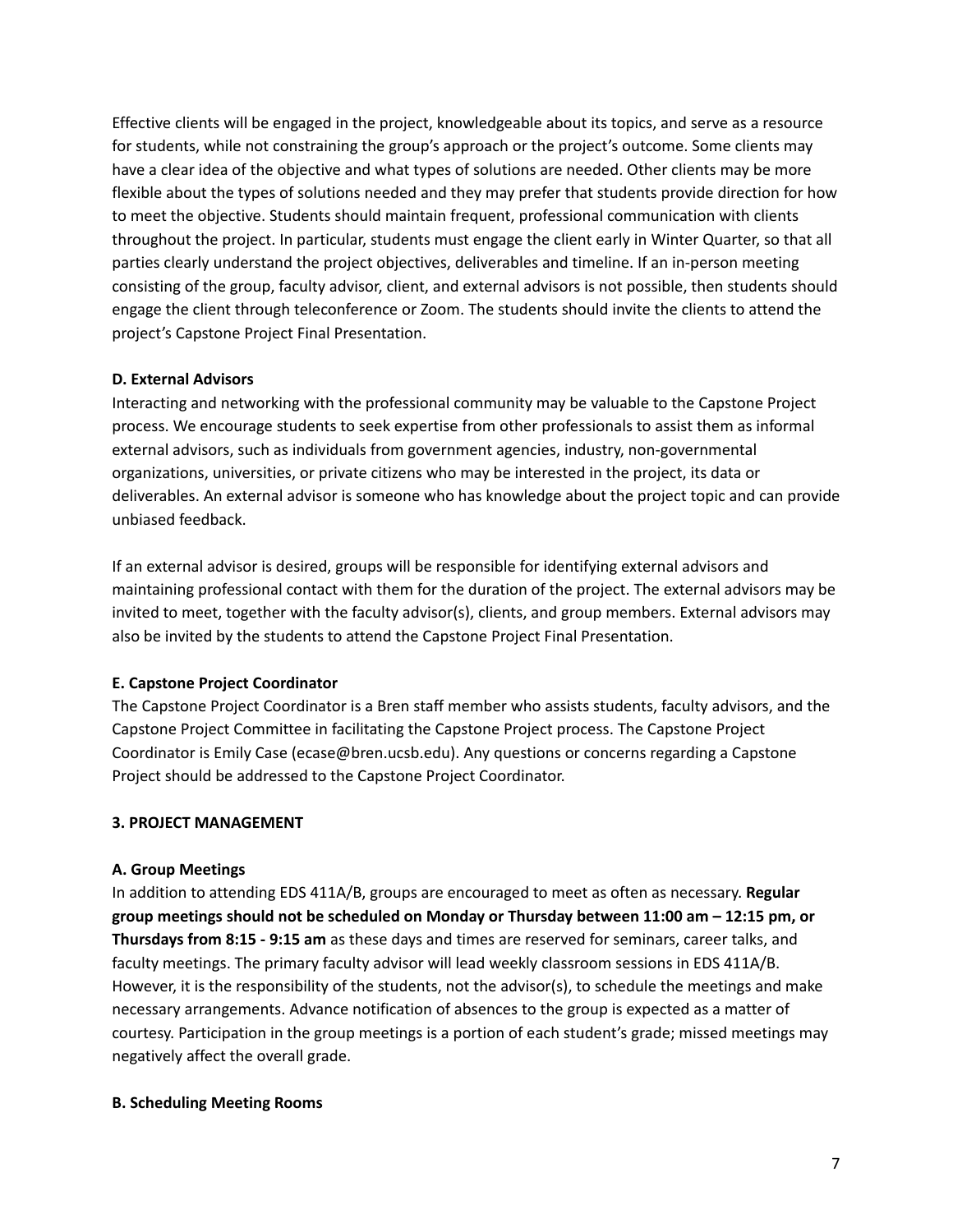Students are responsible for scheduling their own rooms for regular Capstone Project meetings. Each group should designate a scheduler for the group and this person should be responsible for all calendar entries for their group. **It is imperative that the scheduler check availability before scheduling and never schedule over an existing reservation.** In addition, if plans change and the room is not needed as scheduled, the reservation should be removed immediately since meeting rooms are in high demand. Meeting rooms are available at the National Center for Ecological Analysis and Synthesis (NCEAS), Bren Hall, and the UCSB library.

# Bren Hall

For recurring weekly meetings, please email [scheduling@bren.ucsb.edu](mailto:scheduling@bren.ucsb.edu) with your preferred days, time and location. Requests should be made at least 48 hours in advance. The Visitors Center (BH 1410), Bonsai (BH 4327), Maple (BH 3016) and Manzanita (BH 4329) rooms should be the only rooms used to book capstone project meetings.

You can self-book a room using [RobinPowered.](https://dashboard.robinpowered.com/ucsb-bren-school/office?duration=30&capacity=0&locations=760539&end=2021-12-21T01:00:00Z) Please note that you are limited to booking up to 14 days ahead, no recurring meetings, and a max meeting length of two hours.

The scheduler MUST include the **group's and scheduler's names** in the title of the meeting so that the Bren scheduling team can easily contact the group in the event of a conflict. **Students may not make reservations on any room calendar other than these 3 designated rooms.** If none of the designated student rooms are available, Capstone Project meetings may be scheduled by Bren staff on behalf of the group in other rooms. Students may request a room by sending an email to scheduling@bren.ucsb.edu.

# **NCEAS**

NCEAS has a private meeting room on the first floor for student use. The Sequoia Room (Room 105) can be reserved for meetings through [booking.bren.ucsb.edu](https://dashboard.robinpowered.com/ucsb-bren-school/login). Recurring meetings **can be scheduled for the Sequoia room.**

# UCSB Library

The library on campus has the following room types available for reservation by students:

- 24 Hour Group Study Rooms
- Group Study Rooms
- Presentation Practice Room

Instructions for scheduling rooms in the UCSB library are available online at: <http://libcal.library.ucsb.edu/>

# **C. Conflict Resolution**

The primary responsibility for intra-group conflict resolution lies with the group members. The instructor of EDS 411A/B or the faculty advisor should help to resolve any issues that cannot be adequately addressed by the group members. If a group is still unable to resolve a conflict after faculty arbitration, the group may seek assistance from the Capstone Project Coordinator or the Chair of the Capstone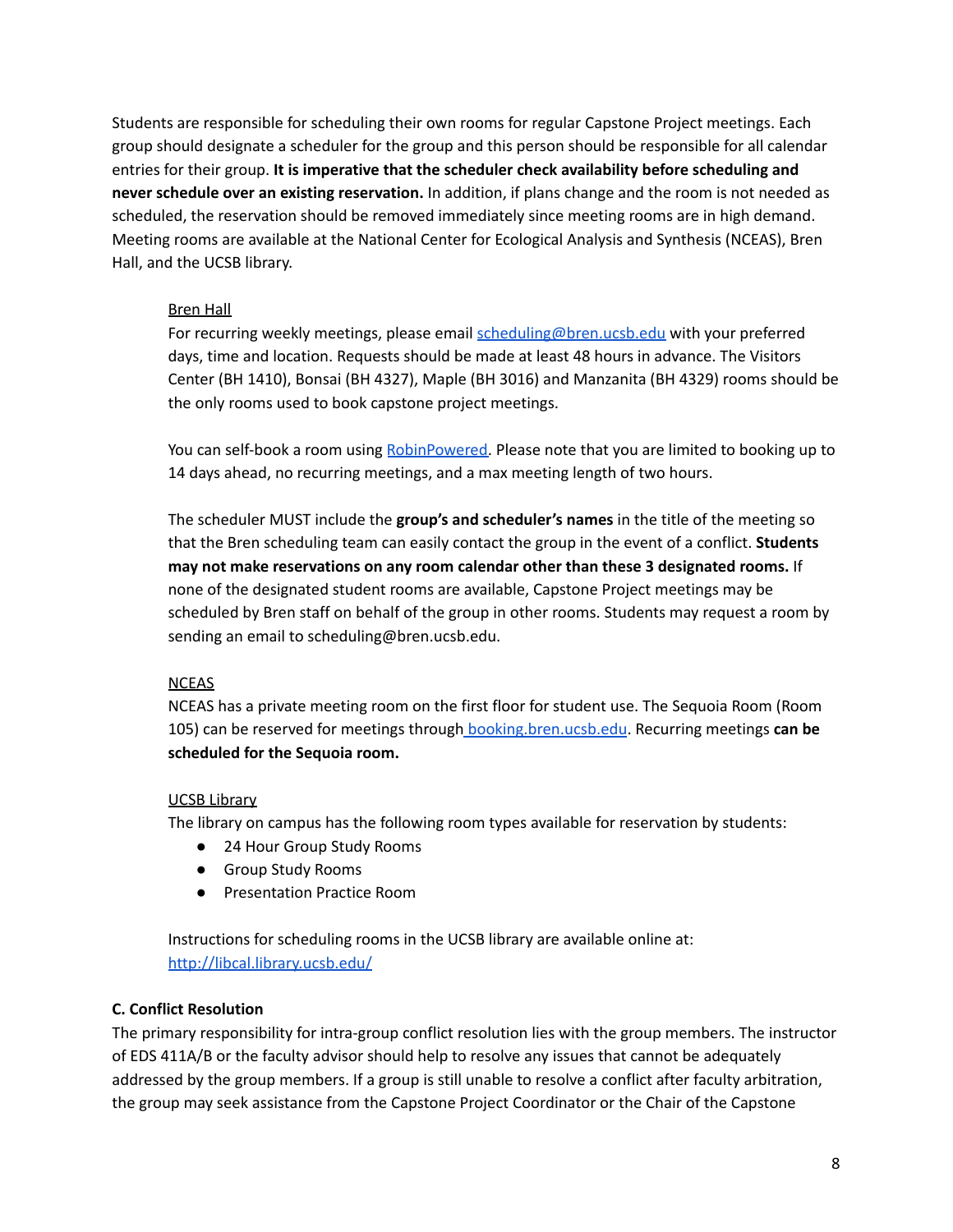Project Committee, who will consult with the committee, if needed. Students may also wish to contact the campus Ombuds office [\(http://www.ombuds.ucsb.edu](http://www.ombuds.ucsb.edu)). Trained mediators are available at no cost throughout the year. Their mediation techniques are informal, confidential, and impartial.

If students have difficulty with a member of their group, it is critical that they maintain written documentation of the problem and attempted solutions. For example, if one member of a group is not doing his/her share of work or not providing timely products or products of adequate quality, the other group members must document dates of specific incidents and what efforts were made to address the problem. Only under these circumstances will it be possible for faculty advisors and administrative personnel to intervene and help craft a solution. Administrative involvement is generally limited and occurs only when there are serious issues that remain unresolved after considerable effort by the students and faculty advisor(s). Because of federal privacy laws, students may not be informed of specific interventions or disciplinary actions taken with other students; however, this does not mean the problem was not acted upon by administration.

### **4. PROJECT DELIVERABLES**

Refer to the timeline overview for a summary of Capstone Project deadlines and deliverables. Students must pass all EDS 411 courses with a B or better in order to be eligible for the MEDS degree. Students must be actively involved with their group throughout the six-month project to receive a passing grade.

### **A. EDS 411A (Winter Quarter)**

MEDS students begin Capstone Projects in Winter Quarter and are required to register for EDS 411A Capstone Project (4 units). EDS 411A will have a regular class schedule and instructor. Additionally, students are required to attend relevant workshops, and schedule weekly meetings with all group members.

EDS 411A requires completion of the following elements:

#### **1. Scoping of the Project**

As part of EDS 411A, each group transforms the project's initial proposal into a tractable Design and Implementation Plan. Students should immediately begin investigating the objective presented in the proposal. In addition to in-class participation in EDS 411A, **students must schedule regular weekly meetings with their group and secondary faculty advisor.** Students should strive to meet with their faculty advisor in person, if possible, or by teleconference or email if the faculty advisor is off-campus. The first in-person meeting should be scheduled during the first week of Winter Quarter and should include both the faculty advisor and EDS 411A instructor. In the first 2 weeks of EDS 411A, students should determine what is feasible to complete within six months, the roles and responsibilities of each group member, and understand the level of academic performance needed to satisfy the requirements of the MEDS program. The group and faculty advisor should read the initial proposal critically prior to the meeting and be prepared to discuss expectations for each other. Students should also prepare for a scoping meeting with the secondary faculty advisor and client during Week 2.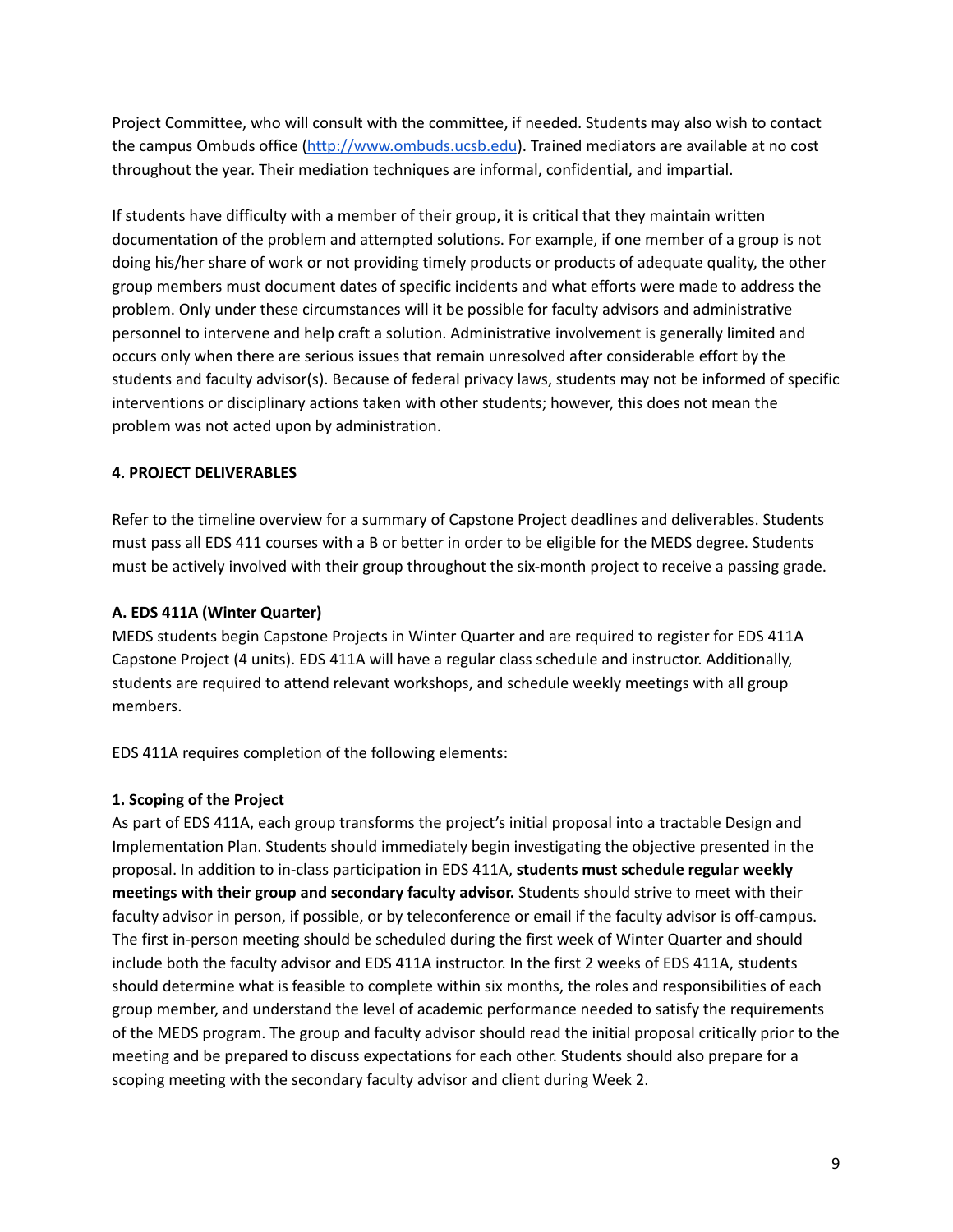Subsequent weekly course sessions are intended to provide guidance and feedback as the project develops. The Winter Quarter focuses on design of the data science solution. Attention to best practices for data science should be paid early in the Winter Quarter to ensure that proposed design addresses the following:

- Data science solutions that contain
	- Robust, reproducible workflows
	- Reliable, sustainable products that are easy to use and maintain
	- Quality assurance and error-checking
- Interface development e.g., data visualization
- Testing approach
- Documentation
- Data, model, workflows, and documentation that are archival/retrievable.
- Project management strategy for design and implementation

A critical element of a successful Capstone Project is clear, frequent and open communication with the client. Clients may be involved with their Capstone Projects to a greater or lesser degree, depending on their availability, expertise and desired level of engagement. Central to deciding what the project will include (and what it will not include) is a scoping meeting in Week 2 with the group members, client and faculty advisor(s). As noted above, **students should schedule a meeting with the client (in person if the** client is local or by Zoom or teleconference if the client is not local), even if the secondary faculty **advisor is the client, during the second week of Winter Quarter.** The purpose of the meeting with the client and faculty member is to develop a shared understanding of the project objectives. If any objectives in the original proposal are not feasible, the faculty advisor and students will discuss this with the client and develop an understanding of how the group plans to proceed. The meeting(s) with the faculty advisor and client should result in a clear agreement about what is possible and not possible given the available time, resources, data, client support, and faculty and student capabilities. Following the meetings, students should document the project objectives and produce a short list of deliverables.

Students may schedule additional meetings with the faculty advisor and client, as needed and appropriate.

#### **2. Design and Implementation Plan**

The Design and Implementation Plan is a concrete and realistic statement of what the group will do to solve the assigned problem for the client. The construction and articulation of this plan are significant parts of the work required to solve the problem. The Design and Implementation plan should be limited to **10 single-spaced pages of written text**. This page limit does not include the title page, executive summary, graphics and figures, budget and justification, or references cited. All graphics and figures should be included as appendices and referred to in-text. A draft of the implementation plan is submitted to the instructor of EDS 411A and the group's secondary faculty advisor in Week 6 of Winter Quarter (see timeline for date). The final Design and Implementation Plan is due to the instructor of EDS 411A, faculty advisor, client, and Capstone Coordinator on the last day of Winter Quarter.

The Design and Implementation Plan must include the following components: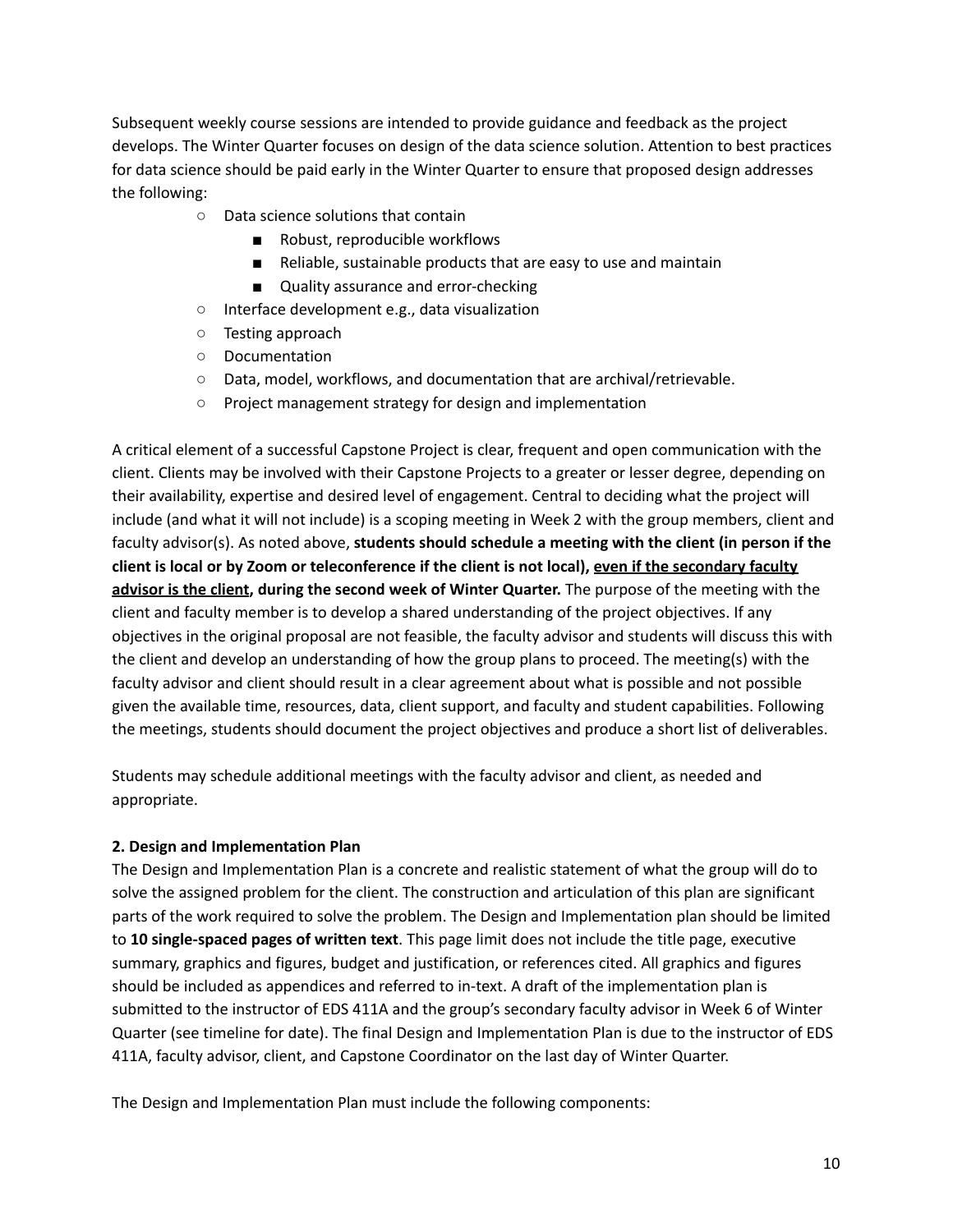- a. Title Page (Appendix III)
- b. Executive Summary (not to exceed one page)
- c. Problem Statement and Objectives
- d. Solution Design
	- i. Approach and Methods
	- ii. Data Management Plan
	- iii. Proposed Software or Tools
- e. Products and Deliverables
- f. Documentation Plan
- g. Testing Plan
- h. Timeline and Milestones
- i. Team Management Plan
- j. Budget and Budget Justification
- k. References

Description of implementation plan components:

*(a) Title page* (See formatting guidelines in Appendix III)

The title page must include the following information:

- Title (no more than 10 words recommended)
- Names of group participants (alphabetical order recommended)
- Names of faculty advisors
- Bren School of Environmental Science & Management, University of California, Santa Barbara
- Date (month and year of completion i.e., March 2022)

#### *(b) Executive summary*

The executive summary of the Design and Implementation Plan should be no longer than one page. The executive summary should include background information, objectives, proposed approach, and anticipated results. The executive summary should be text only; do not include graphs or photos.

#### *(c) Problem Statement and Objectives*

Write a brief description of the environmental data science problem to be addressed. Include a short list of objectives based on the project proposal and the feedback received during meetings between the faculty advisor, client and student group. Typically, students will address only one objective for a Capstone Project. (If a group has more than three objectives, they are probably too specific; it may be appropriate to move this detailed information to the approach and methods of the solution design). Keep overarching objectives in mind throughout the project and use them continually to monitor whether the group is on track or whether the group needs to re-orient its activities.

#### *(d) Solution Design*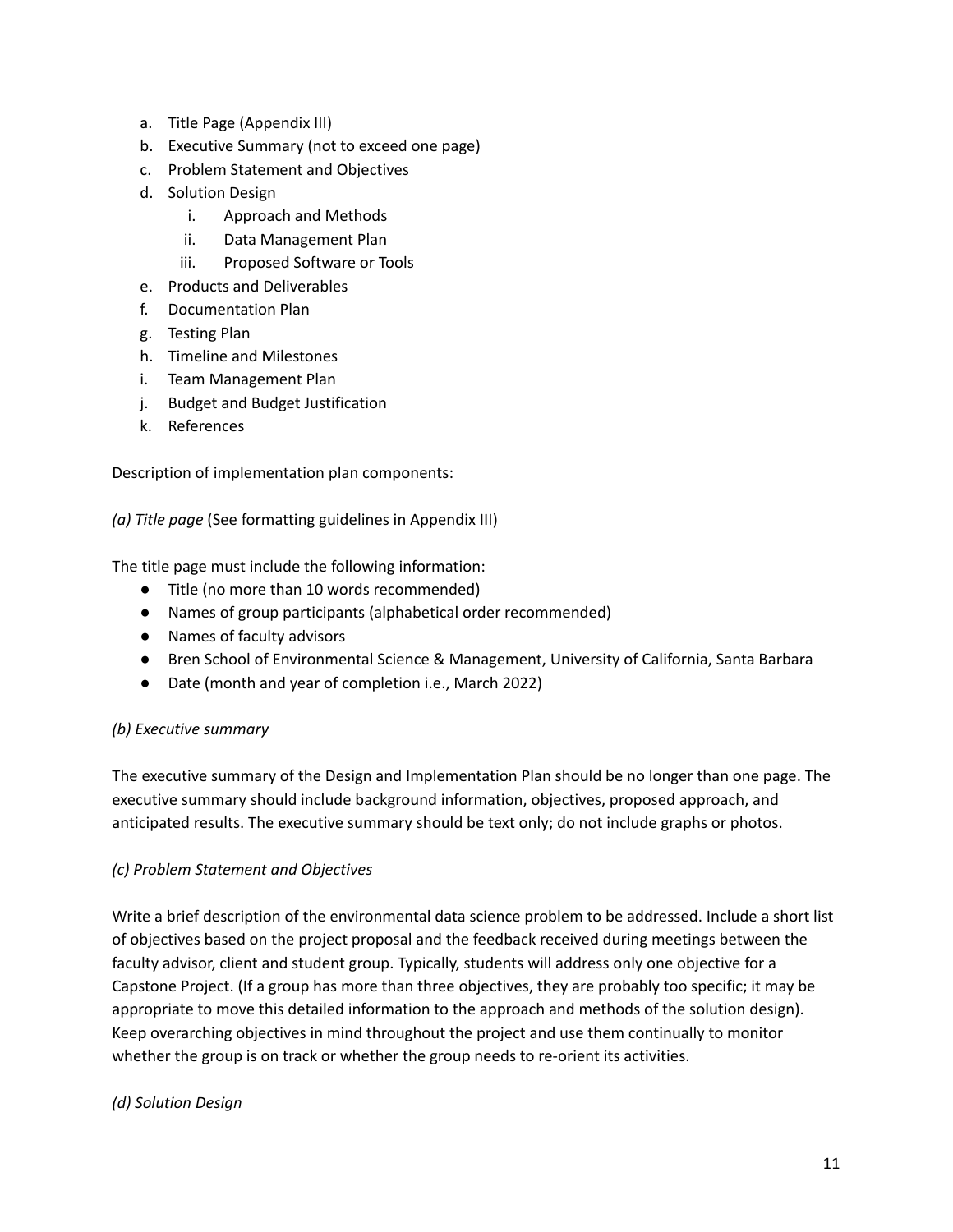### *I. Approach and Methods*

Include an overall strategy and the specific tasks necessary to accomplish the objectives. Describe in detail the data analyses approach and/or software necessary to address the objectives. Use schematics, conceptual models or workflow diagrams where possible. Include information on software tools to be used. If possible, include preliminary analyses or a prototype. Make a plan for how to handle the data. While writing this section, ask penetrating questions, such as: How will the data be prepared for analyses? Describe the nature of the results and how results will be communicated to users. Provide a detailed plan for visualization of results and a plan for ensuring reliability of the data analysis. How will testing be incorporated? How is sustainability and maintenance being considered in the design, tool selection, and development of the product? What will documentation of workflows look like? In conclusion, summarize how software or data analysis will be used to meet the overall project objectives.

### *II. Data Management Plan*

Data and metadata emerging from the project will be archived for public use according to a license agreed upon by the client and group. The only exception is for data restricted by a Non-Disclosure Agreement. For both public and restricted data, the group's design and implementation plan must include a Data Management Plan (DMP). The DMP describes how research data will be managed during the project and, if appropriate, made available to others after completion. There are six major topics to discuss in the DMP:

- 1. *Describing the research data*. What data are needed? How will the data be transferred from the client? Provide a description of the data the group will use, including the file types, data set size, number of expected files or sets, content, and source of the data (creator and method of collection).
- 2. *Data standards*. Are there any standard formats in the specific research field for managing or disseminating the data sets that have been identified (e.g., XML, ASCII, CSV, .shp, .gdb, GeoTIFF)?
- 3. *Metadata.* Metadata is documentation that helps make data sets re-usable. Think about what details (metadata) someone would need in order to be able to understand and use these files. For example, perhaps a readme.txt file is necessary to explain variables, structure of the files, etc.
- 4. *Data sharing and access.* The data may have significant value for other researchers beyond this project, and sharing this data is part of the group's responsibility as members of the scientific community. Specify the extent to which data can be reused, including any licensing and access limitations. List any proprietary software that might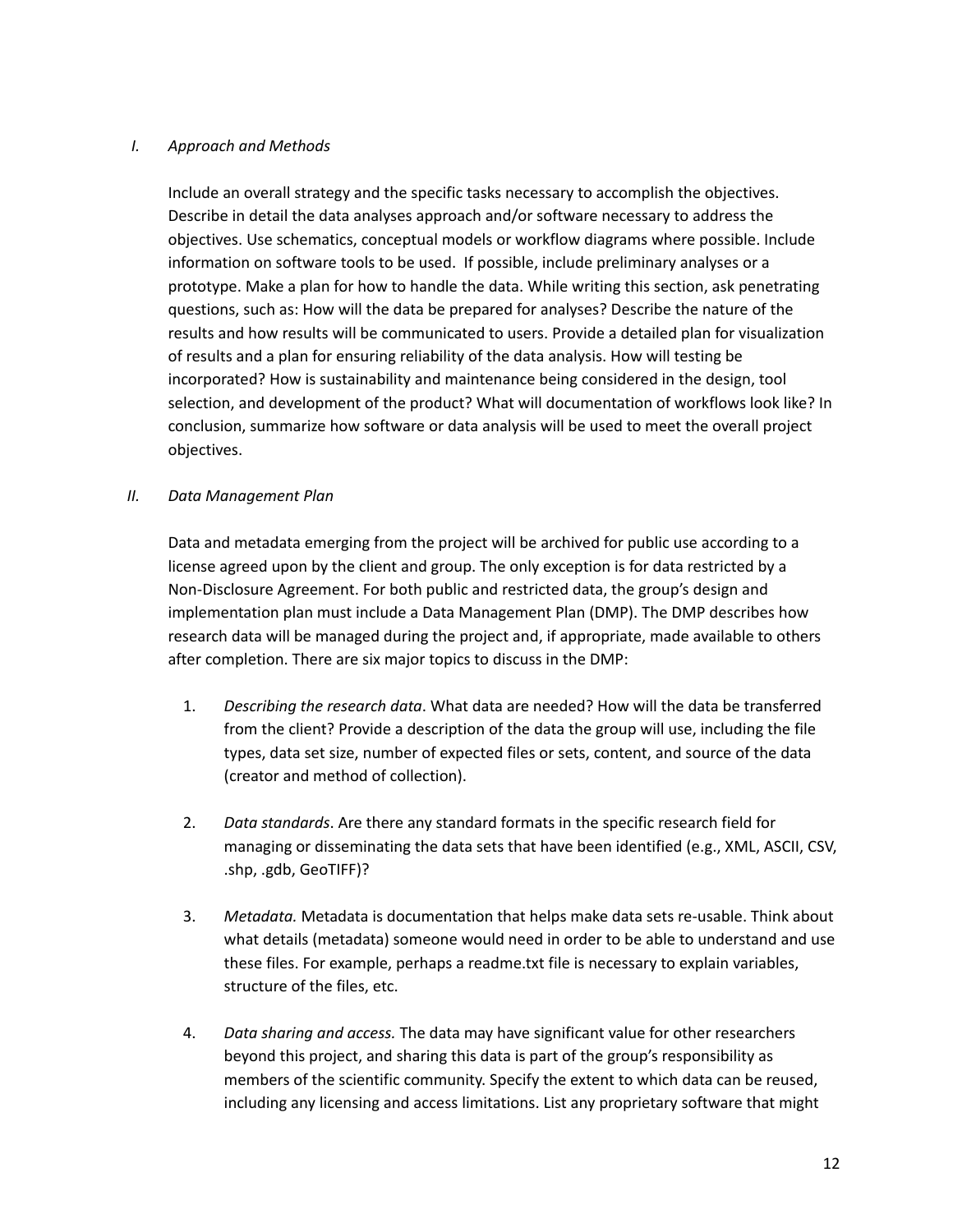be needed to read the files. If there is data that is not appropriate for sharing due to confidentiality, NDA, or disclosure risk, describe that here.

- 5. *Intellectual property and re-use.* If data were collected from the client organization, does the group have the right to redistribute it? If so, are there any restrictions on redistribution? If the group created its data files, will it assign a Creative Commons license to its data?
- 6. *Data archiving and preservation.* Throughout the project, the group may produce a large number of files. At the end of the project, groups must submit data used in the project (except data protected by non-disclosure agreements) and associated metadata. Not all data need to be saved, such as interim results derived from an original data set. If another researcher wanted to replicate the group's work or re-use the group's data, what data and documentation would be required for them to do so? Where will the data and metadata be stored after the project is completed? Is there a subject-specific and/or open-access repository that is appropriate for the data? If students need assistance in evaluating repositories, they should contact datacuration@library.ucsb.edu.

# *III. Software or Tools*

Describe any open source or proprietary software expected to be used in the project. This may include modelling, spatial analysis, relational database, repository, or any other software that will be leveraged to meet the Capstone Project objectives. Describe how this software will be accessed and how it will be used to meet the objectives of the Capstone Project.

# *(e) Products and Deliverables*

There are two types of Capstone Project deliverables: (1) products for the client and (2) academic deliverables required to complete EDS 411A/B and to fulfill the requirements of the MEDS degree. In this section, list the products that will be created for the client. Also list the academic deliverables including Design and Implementation Plan, data and metadata, Design and Implementation Plan Faculty Review presentation, technical documentation, project repository, and Capstone Project Final Presentation.

The group should use the list of products and deliverables to gauge its progress. Some of the deliverables can be produced in the early stages of the project. The group should continually keep the list of products and deliverables in mind when working on the project. Be sure to include detailed descriptions of the expected interface, demonstration, or data visualization.

# *(f) Documentation Plan*

A detailed documentation plan should be included. Documentation approach should include a description of the format of the documentation (e.g Rmarkdown, GitHub Wiki, User manual) and an outline of key topics to be included in the documentation.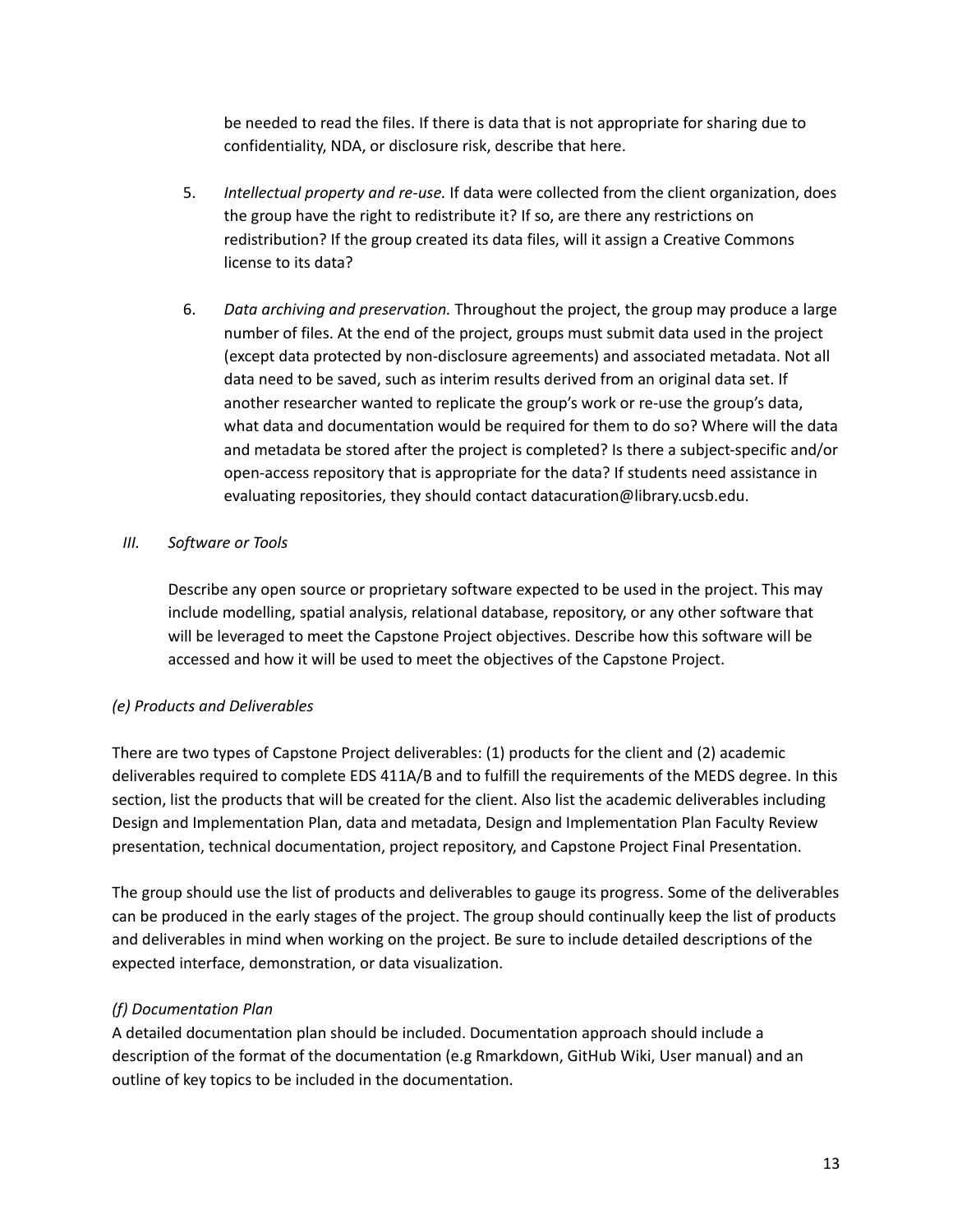# *(g) Testing Plan*

A plan for testing should be included. Strategies for testing should include functionality to be tested, data to be used for testing, specific tests to be completed. Depending on the project, testing may also involve the client and/or other human testers (i.e. to test usability of an interactive tool).

# *(g) Timeline and Milestones*

Milestones will help students complete their Capstone Project by identifying key tasks and products that they will create as the project proceeds. In this section, students should make a timeline of the dates by which they intend to complete each of the tasks outlined in the Approach and Methods section, including data acquisition, analyses, evaluation of results, product development, and testing and documentation. Include the dates by which the group intends to complete drafts and final versions of each of its products and deliverables. At the end of Winter Quarter, students should review and possibly re-organize the remaining milestones.

# *(h) Team Management Plan*

The Management Plan outlines a group's management structure and general plan for the form and function of the group. It should specifically include:

- *I. Code of Conduct.* All group members should work together to develop an agreed upon Code of Conduct. Please see Allison's course COC as an example [\(https://allisonhorst.github.io/EDS\\_212\\_essential-math/code\\_of\\_conduct.html](https://allisonhorst.github.io/EDS_212_essential-math/code_of_conduct.html)).
- *II. Roles and responsibilities.* This section should include a description of the roles and responsibilities assigned to each of the group members. It also should include the names of the faculty advisors, client and any informal external advisors with short descriptions of their roles. Each group is required to assign the roles of project manager (PM) and communication manager (CM).
- *III. Meeting structure.* The students should describe who will schedule the meetings and meeting rooms, notify participants, and take and distribute meeting minutes. It is the group's responsibility to schedule meetings with the faculty advisor, client and any external advisors and notify them with sufficient time so they can join the meetings and review background materials.
- *IV. Guidelines for interacting with faculty advisors, clients, and any informal external advisors.* Describe who will be the primary point of contact for the faculty advisor, client and any external advisors. Describe how the group will keep its client informed of progress. It is critical that groups always use the highest professional standards in their interactions with faculty advisors, client, and any external advisors.
- V. *Systems to ensure that critical tasks are completed on time.* Describe the group's approach to tracking progress and completing milestones on time. How will the group do this? Who will make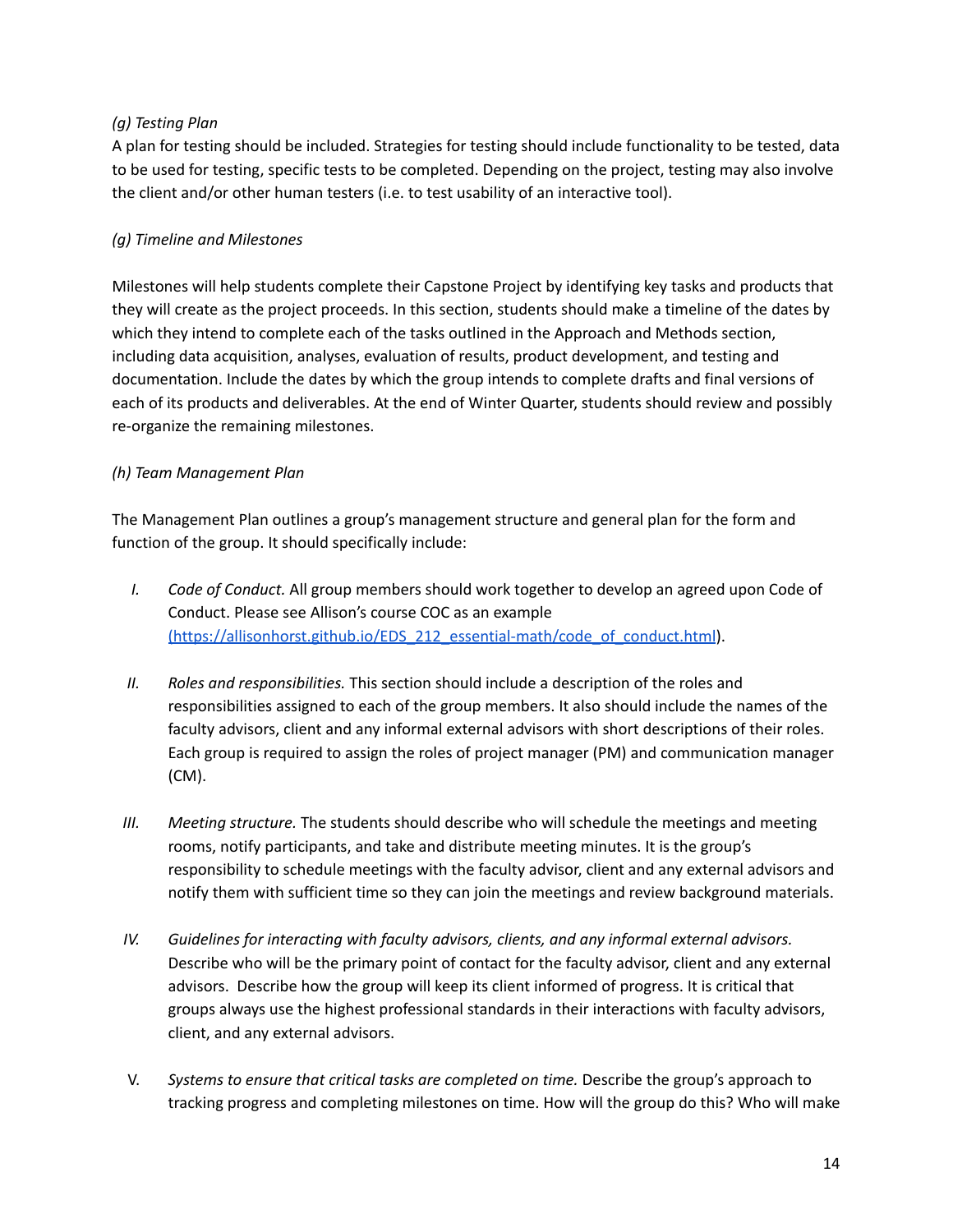sure that projects are getting done on time? What is the protocol for addressing late or no submission of interim and final products?

- VI. *Procedures for documenting, cataloging, and archiving information.* Documents, contact information, messages, calendars, repositories, budget projections, and expenditures must be accessible to all Capstone Project members. Students should describe their approach to organizing information gathered and generated by the group. If there are delays or failures, the entire project can be adversely affected.
- VII. *Overall expectations of group members and faculty advisors.* Students should discuss with their faculty advisors their own and their advisors' expectations. Document the expectations of the faculty advisor and students regarding faculty involvement and grading criteria.
- VIII. *Conflict resolution process.* Some of the tasks undertaken by the group may turn out to be unexpectedly difficult or even impossible. It is important that a group member who encounters such a difficulty communicates the problem to other members promptly and explicitly. The group might then share ideas or seek guidance from the faculty advisor, or re-focus the project if the task is beyond the capacities of the group. Prompt and continuous communication will help the group overcome such difficulties and avoid late surprises or disappointment. Other difficulties can arise because of uneven contributions among the members. This dynamic can lead to feelings of exclusion or that one or more members are not pulling their weight. Describe steps that the group will take if a member does not sufficiently contribute. It is better to decide on ways of dealing with such problems before they arise.

The starting point for managing conflict is for the group to assume initial responsibility for the problem. The group's management plan should first focus on assisting or motivating a group member experiencing difficulty, realizing that problems might arise for anyone. Methods for dealing with problems include peer review and/or division or re-negotiation of responsibilities. If a resolution cannot be reached using these tools within a reasonable time (no longer than a month), the group should engage the instructor of EDS 411, secondary faculty advisor, or the Capstone Project Coordinator. If a group member consistently fails to contribute at the expected level, the group should meet individually with the instructor of EDS 411, faculty advisor, and/or the Capstone Project Coordinator to discuss the problem and possible solutions. If a serious problem emerges, group members should feel free to schedule individual meetings, as needed with the instructor of EDS 411, their faculty advisor, and/or the Capstone Project Coordinator. If it is not possible to resolve the problem with this intervention, then it may be necessary to schedule a facilitated group meeting with the Assistant Dean or campus ombuds

# *(i) Budget and Budget Justification*

See Appendix V for a Sample Capstone Project budget. If the expenses are not standard operating costs, please provide a short justification for why the expenses are critical for the project. If you are unsure of whether expenses are authorized, please consult Bren purchasing procedures and/or contact the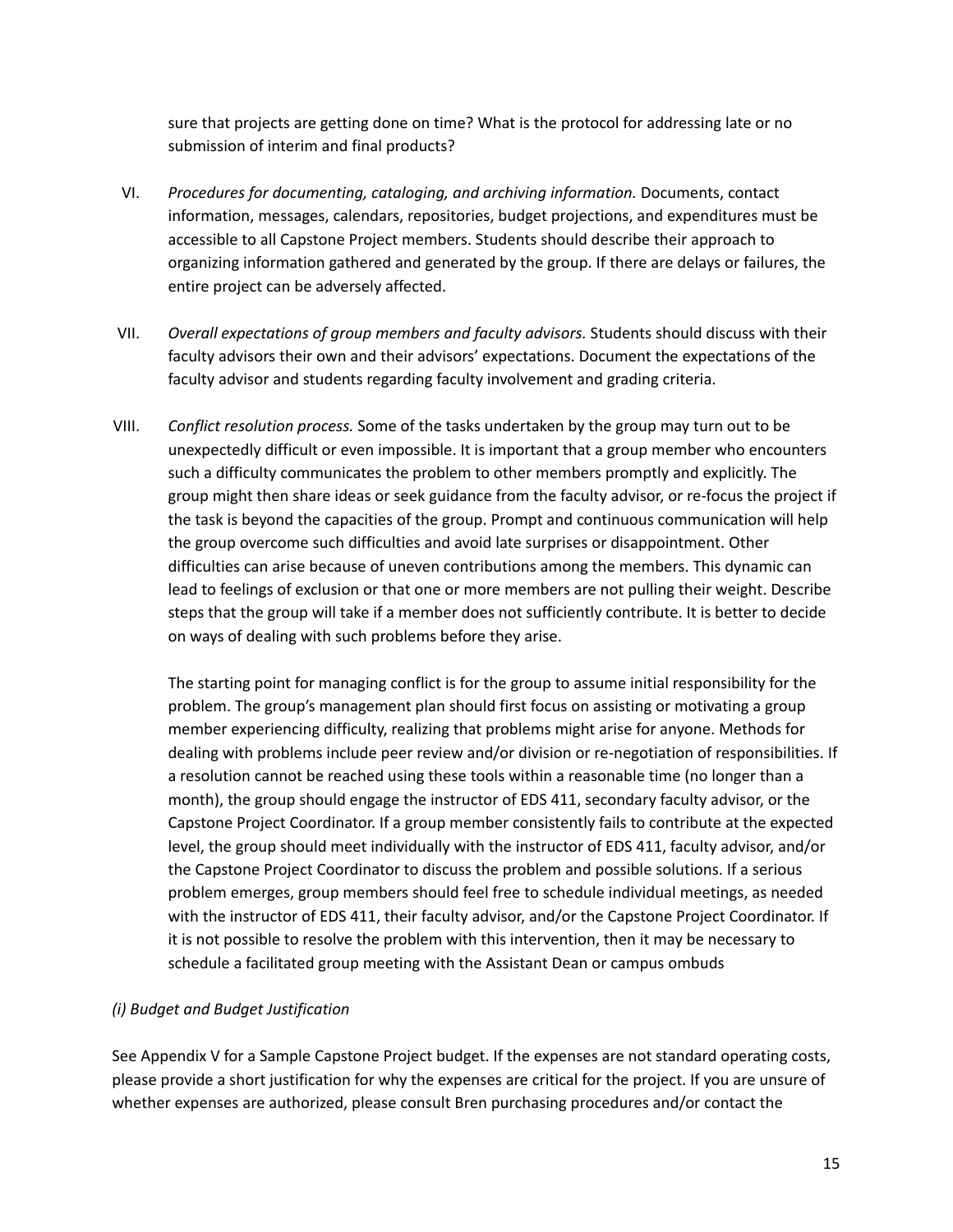Finance team. The group's financial manager must meet with the Business Officer prior to hiring any prospective consultants for Capstone Projects.

# *(j) References*

Include a bibliography of references used to support the group's research. Information derived from other authors must be cited properly. The reference citations should be presented in a standard and consistent format, and managed using citation software (e.g. Zotero).

# **The final Design and Implementation Plan is due to the instructor of EDS 411A, faculty advisor, and client by the last day of Winter Quarter.**

### **4. Design and Implementation Plan Faculty Review Presentation**

In Week 9 of Winter Quarter (see timeline for dates), each group presents its project Design and Implementation Plan for faculty review. These presentations will take place during the normally scheduled class time of EDS 411A. By this point, groups should have revised their draft of their Design and Implementation Plan based on feedback from the instructor of EDS 411A and faculty advisor. The Faculty Review is an opportunity for the students to present their approach to solving their client's problem and expected products and documentation. The Faculty Review is a checkpoint in the Capstone Project process so that students receive verbal feedback from their faculty advisors with a primary emphasis on methodology, technical approaches, and proposed products and documentation, such as data visualization or demonstration. At the time of the review, the project is still underway, and students should integrate feedback from faculty reviewers to the extent possible.

For the Faculty Review, groups will prepare a 12 minute presentation. The focus should be on the project's significance, data, methods, and proposed products and documentation. Groups must include a mock up of an expected interface or data visualization component. Students also may include any outstanding questions for which they are seeking guidance. Following the presentation, the instructor of 411A and the group's secondary advisor will engage students in 8 minutes of questions and discussion. It is recommended that no more than two group members present, since speaker transitions are disruptive and generally reduce the effectiveness of the presentation, especially when there is limited time. All members of the group must be in attendance and will be part of a panel seated in front of the audience. The entire group will participate in answering questions, as appropriate.

Groups should expect questions and criticism from their reviewers that may result in additional revisions to their Design and Implementation Plan. It is the group's responsibility during the faculty review to explain their work to their faculty advisors and classmates. The faculty reviewers provide oral feedback to the group summarizing the strengths of the project and/or recommendations for improvement. The instructor of EDS 411A, along with the Capstone Coordinator, make all arrangements, including setting the presentation schedule and facilitating presentations and Q&A. Groups should invite their secondary faculty advisor, client and any external advisors to attend this presentation.

#### **5. Evaluations**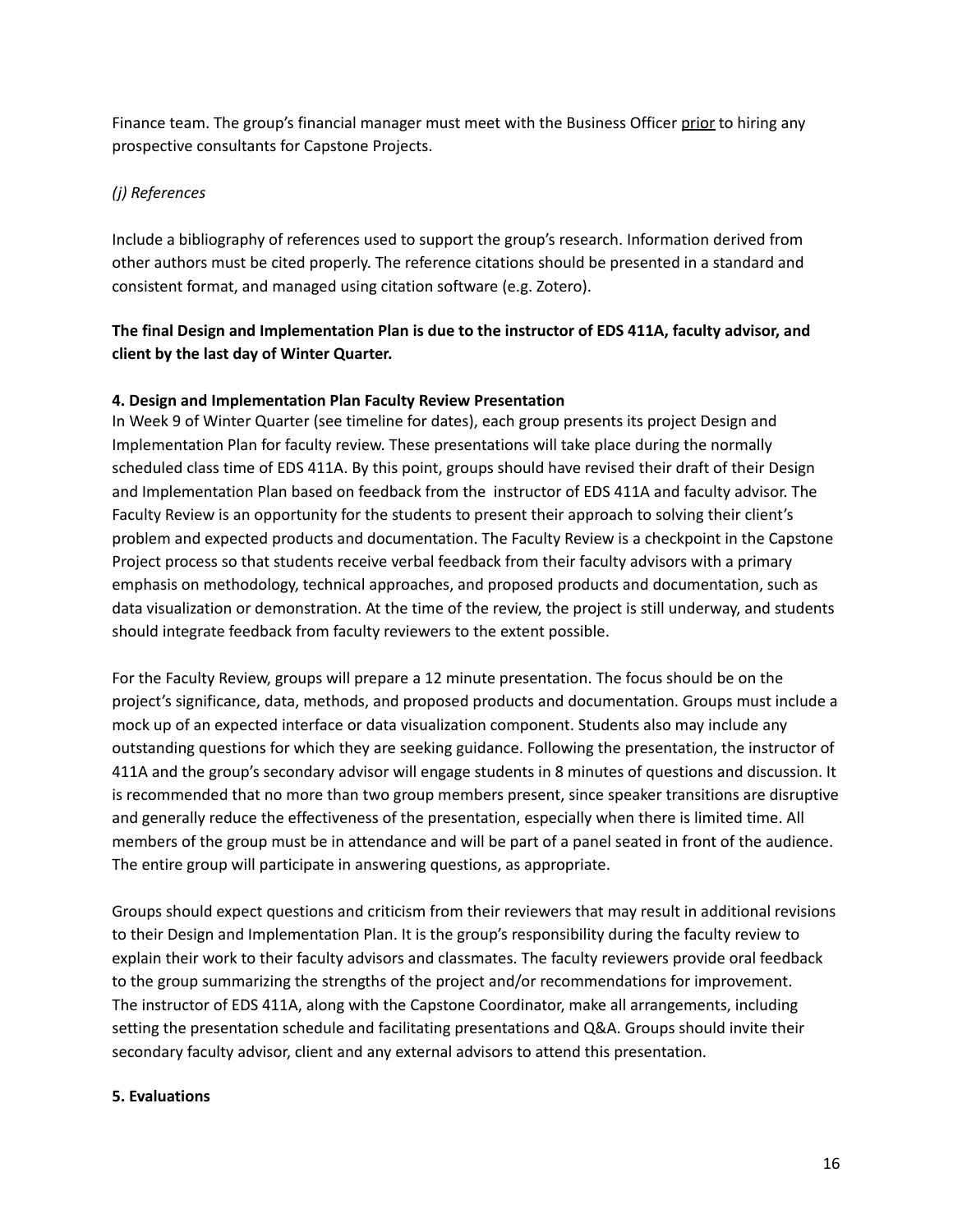Each student in the group must complete a self and peer evaluation and submit it to the instructor of EDS 411A and the Capstone Project Coordinator by the last day of each quarter. The evaluation requires realistic reflection on the progress and functioning of the group. The primary goal of the evaluations is to inform the instructor of EDS 411A and Capstone Project Coordinator of group dynamics and any problems that may require future intervention. With appropriate justification, self and peer evaluations may impact grade assignments by the EDS 411A instructor. Evaluations are confidential from other group members. This form can be found online at: <https://bren.ucsb.edu/academic-resources-current-students>

# **6. Timeline, milestones, and assignments from EDS 411A**

The table below summarizes the milestones to be completed as part of EDS 411A. All milestones for EDS 411A are required for all students pursuing Capstone Projects. In addition to the activities below, there are tasks that students must complete which are detailed in the 411A Course Syllabus.

| Week | <b>Milestone</b>                          |
|------|-------------------------------------------|
| b    | Draft of Design & Implementation plan due |
| 9    | Faculty reviews                           |
| 10   | Finalize design & Implementation plan     |

# **B. EDS 411 B (Spring Quarter)**

Students must enroll in EDS 411B Capstone Project for 4 units with the instructor in the Spring Quarter. EDS 411B will have a regular class schedule and instructor. Additionally, students are required to attend relevant workshops, and schedule weekly meetings with all group members. In Spring Quarter, students focus on implementation of the Design and Implementation Plan and execution of product development and delivery, including Technical Documentation. By the end of the year, groups will deliver final client products and final academic deliverables, such as technical documentation and the project repository.

# **1. Outline for Technical Documentation**

By the Week 2 of Spring Quarter, each group submits an outline for the Technical Documentation to the EDS 411B instructor. The outline should include:

- a. Problem statement
- b. Revised project objectives
- c. Summary of solution design
- d. Products and deliverables
- e. Summary of testing
- f. User documentation
- g. Archive access
- h. References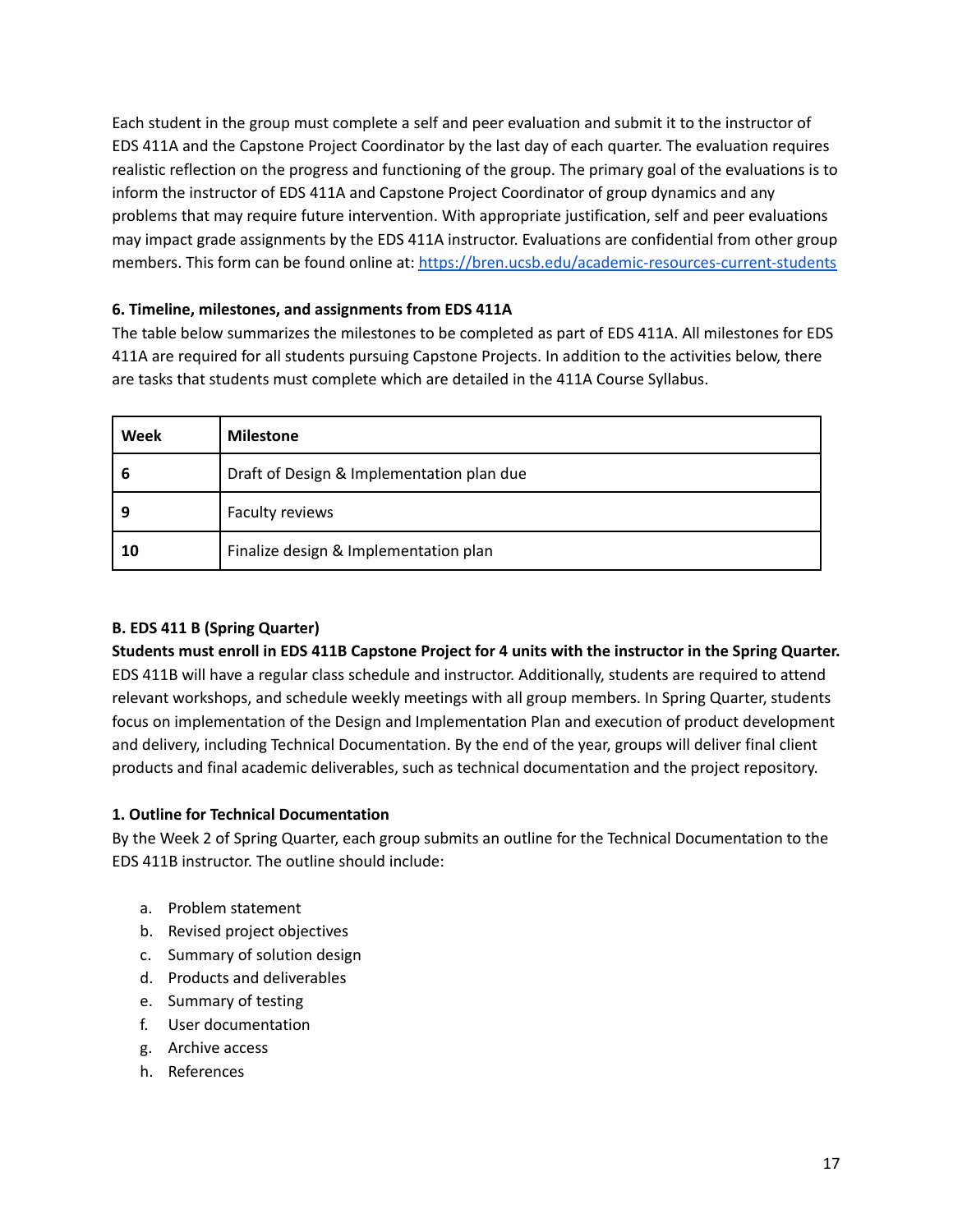For each section of the outline, include as much information as completed to date and note the extent to which the section is completed, and/or any remaining obstacles to its completion. As an appendix to the outline, describe the work to be completed during the remainder of Spring Quarter and a timeline for remaining tasks and deliverables.

### **2. Capstone Project Final Presentation**

Capstone Project Final Presentations celebrate the completion of product development, and offer MEDS students the opportunity to share their work with faculty, peers, potential employers, members of the community, family and friends. The Final Presentation is an opportunity for the students to present their client products and their significance. Final Presentations contribute to the reputation and prestige of the Bren School and, hence, the value of the students' degrees. Participants are advised to dress in business attire.

In Week 9 of the Spring Quarter (see timeline for dates), each group presents its final project. By this point, the project should be nearing completion. Groups will prepare a 15-20 minute presentation with a product-oriented focus; groups must include a demonstration of their product interface or data visualization. Following the presentation, students will engage in 10-15 minutes of questions and discussion with the audience. It is recommended that no more than two group members present, since speaker transitions are disruptive and generally reduce the effectiveness of the presentation, especially when there is limited time. However, three group members can present if the group works on seamless transitions between the speakers to reduce disruption. All members of the group must be in attendance and will be part of a panel seated in front of the audience. The entire group will participate in answering questions, as appropriate; groups should discuss in advance who will present at these events.

The audience at the Final Presentations is different than the audience at the Design and Implementation Plan Faculty Reviews. The Final Presentations need to be understandable to a diverse group (employers, experts, non-experts, family, and friends, etc.). Students should prepare a presentation for an audience that is more interested in substance and environmental data science products and less interested in, for example, analytical methods or data management. Each project has one page in the Capstone Project Final Presentations program. An abstract, along with the project title, group members, advisor(s), and acknowledgements must be sent electronically to the Capstone Project Coordinator at the end of Winter Quarter.

The entire Bren School community is invited to attend the Capstone Project Final Presentations. The Capstone Project Coordinator makes all arrangements, including setting the presentation schedule and facilitating presentations and Q&A. Groups should invite their client and any external advisors to attend this presentation.

#### **3. Technical Documentation**

The Technical Documentation is an academic deliverable that provides a functional discussion of the project's objectives, solution design, products, testing, and user documentation. A complete draft of the Technical Documentation must be submitted by the end of Week 5. The revised documentation is due at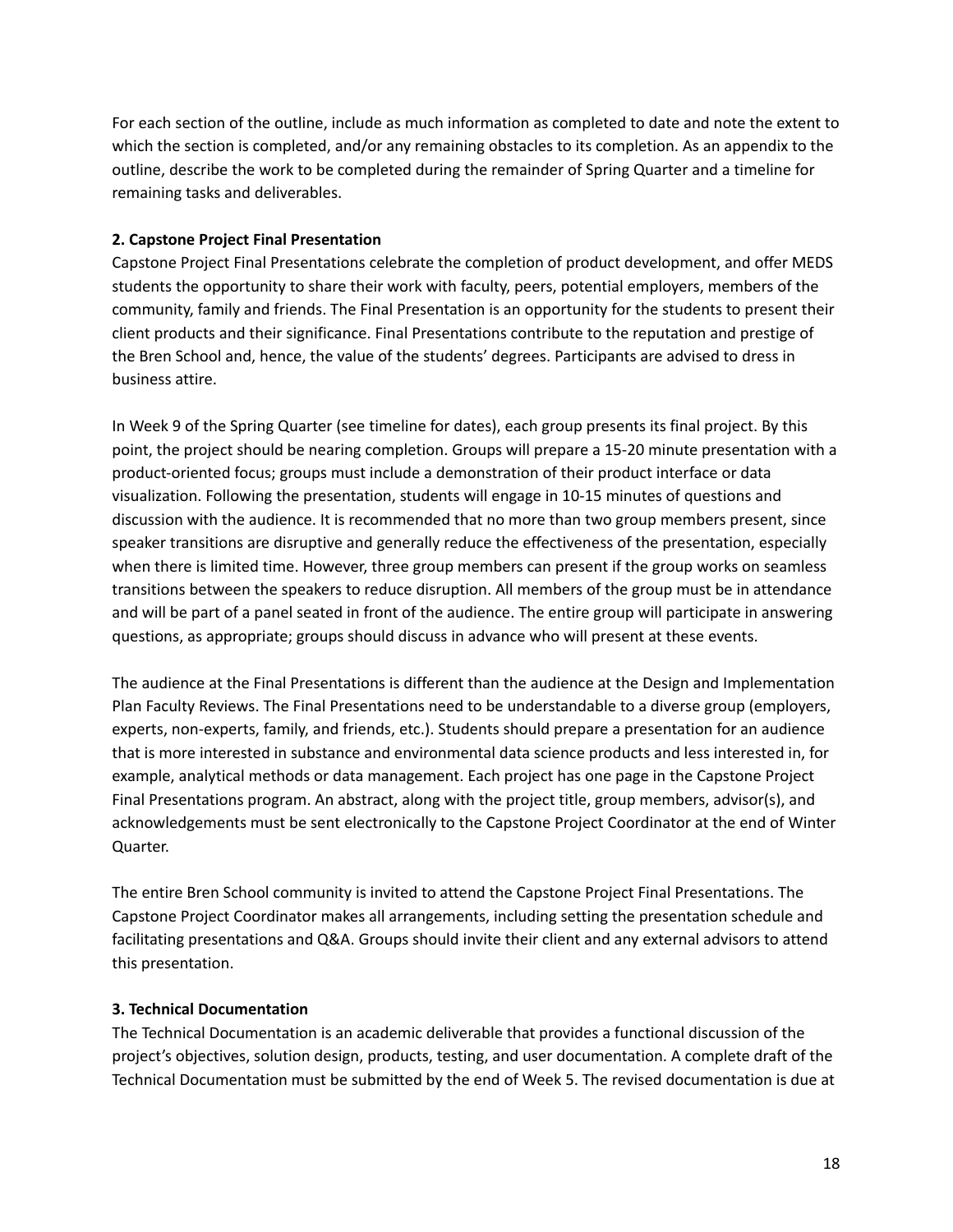the end of Spring Quarter (see timeline for dates). The deadline for the final Technical Documentation is firm.

The Technical Documentation should reflect the group's ability to articulate in writing the 1) problem and objectives, 2) summarized solution design, 3) description of products, 4) testing approach and results, and 5) user manual or instructions. The documentation must demonstrate that the group has the ability to develop data science solutions that are robust, reproducible, reliable, and quality-assured. In the event that project data is restricted by an NDA, the group should include sufficient information in the user manual section so that potential users are aware of the data and could contact the issuer of the NDA for access.

The goal of the Technical Documentation is not to simply repeat information from the Design and Implementation Plan, but rather to communicate critical information so that a user may understand the product development and reproduce results.

The Technical Documentation should include the following:

- Title Page
- Signature Page
- Abstract (not to exceed 200 words)
- Executive Summary (not to exceed 4 pages)
- Table of Contents
- Problem Statement
- Specific Objectives
- Summary of Solution Design
- Products and Deliverables
- Summary of Testing
- User Documentation
- Archive Access
- References

A complete draft of the technical documentation report is due to the instructor of EDS 411B and faculty advisor at the end of Week 5 of Spring Quarter. The revised final documentation is due at the end of Spring Quarter.

The Technical Documentation should acknowledge any individuals or organizations that have supported the project in any significant way, professionally or financially. Students must obtain permission to include such acknowledgement; supporters have the right not to be publicly associated with the final documentation and project repository.

Adherence to accepted rules of citation is required. Groups should choose a method of citation and use it consistently, i.e. MLA, APA, Chicago, etc. Citations must provide sufficient information for a reader to access the cited work, assuming appropriate permissions (e.g., a journal subscription).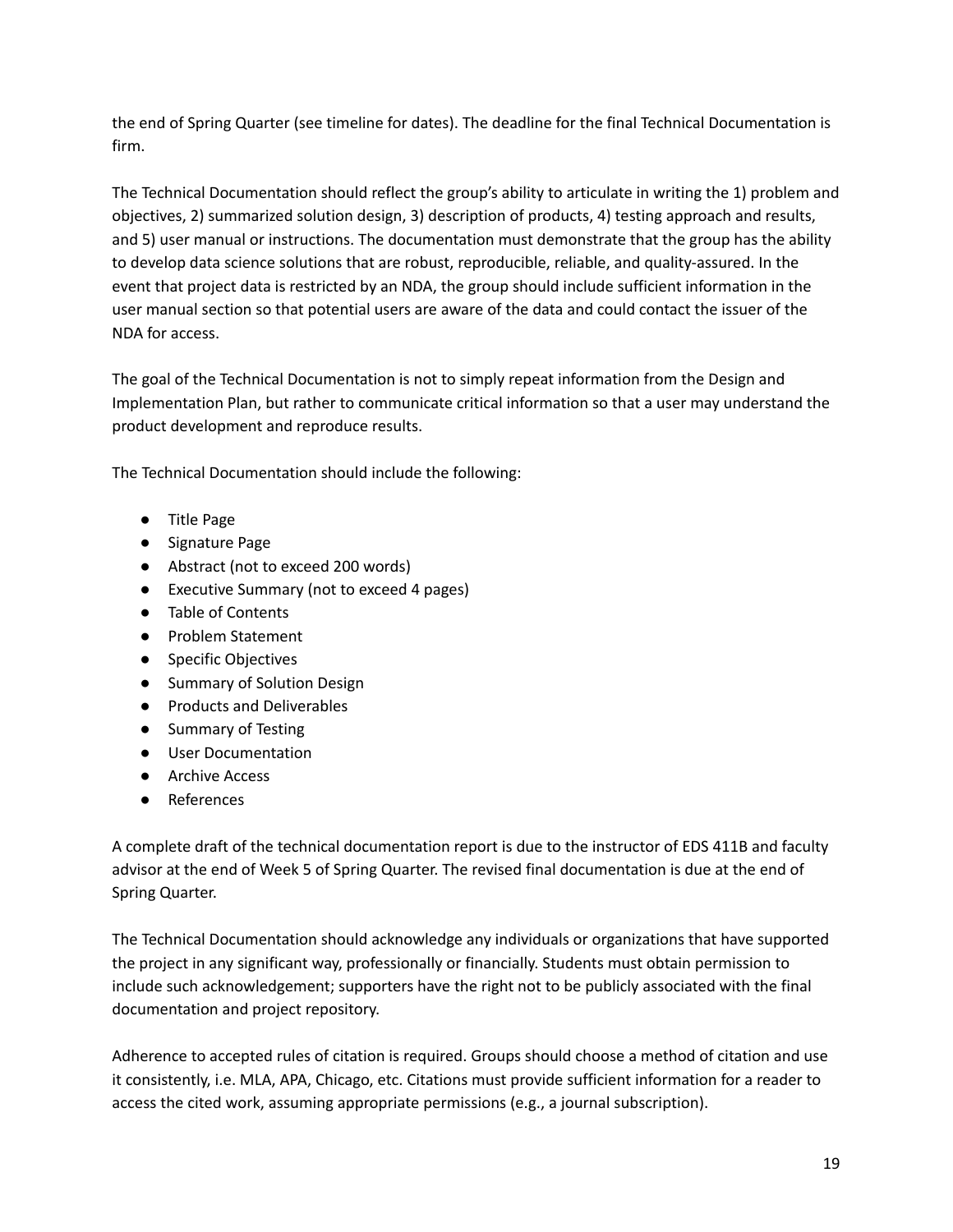Groups should expect multiple revisions and iterations with the instructor of EDS 411B and faculty advisor before their Technical Documentation is finalized. It is strongly recommended that one group member serve as the editor to review all sections of the documentation to make sure the report is presented in a single and professional voice. It is NOT acceptable to submit a draft documentation that cobbles together several sections created by different group members without at least one group member (the editor) having reviewed all sections to make sure that the style and level of detail are consistent throughout the report.

Students and advisors must discuss and agree upon a realistic timeline and consistent expectations for the review process. Some advisors will expect drafts earlier and may require longer periods for review and comment than others. In general, students should expect that their advisor will require at least one week, but maybe two weeks, to thoroughly review the documentation. More than one iteration likely will be necessary before the advisors find the Technical Documentation to be acceptable. The project timeline must take into account the required iterations for review and revision of the documentation and project repository. The instructor of EDS 411B and the group's faculty advisors likely will be the only people who read and provide feedback on the complete draft Technical Documentation. Some clients and external advisors also may have the interest, time and expertise to review and provide feedback on some or all of the draft documentation and/or project repository.

Technical Documentations must not exceed 50 pages, and must be free of typographical, formatting, and other errors. All documentations must be formatted in compliance with "Bren School Filing Guidelines" (see Appendix II).

Once approved, each group must provide an electronic copy of the Technical Documentation, including the completed signature page, to the Capstone Project Coordinator, instructor of EDS 411B, faculty advisors, and client. The Technical Documentation will be posted to the Bren School website unless an NDA restricts public sharing. The faculty advisor(s) or client may also request hard copies of the documentation.

# **4. Project Repository**

Each group is required to submit a project repository of their work. This repository must be accessible by the EDS 411B instructor, secondary faculty advisor, and the client. This may include multiple source code files, data, as well as other resources used by the project. The User Documentation section from the Technical Documentation should be included, at minimum.

A working draft of the Project Repository must be submitted by the end of Week 5; it is not expected that students submit a complete repository at this point. The completed repository is due at the end of Spring Quarter (see timeline for dates). The deadline for the final Project Repository is firm.

See Appendix II for filing and formatting requirements of the Capstone Project Repository.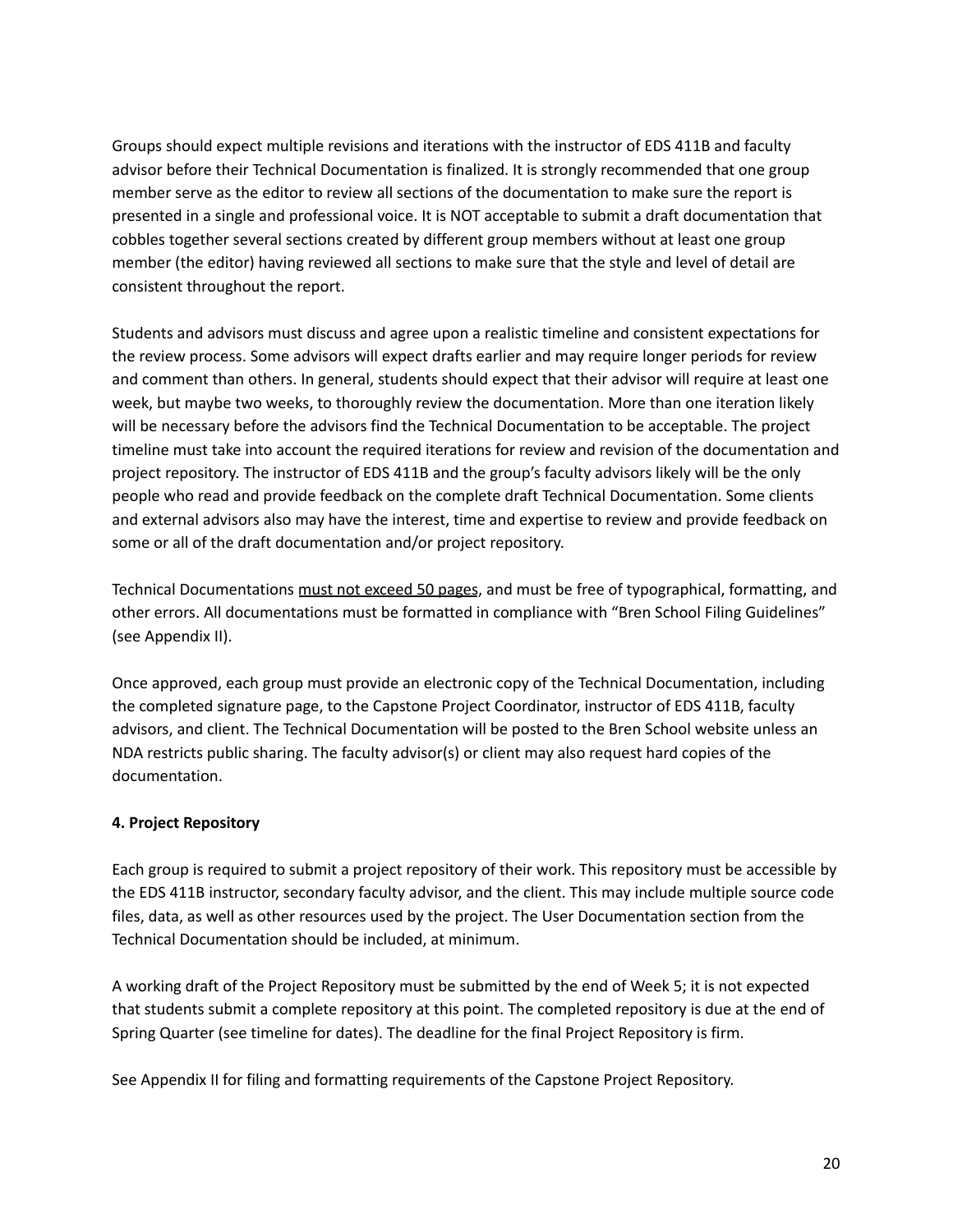### **5. EVALUATIONS**

### **A. Faculty Evaluation of Students**

Each student in the group will receive a separate grade for each quarter of the project (EDS 411A/B). If a group performs well together, it is likely that all group members will receive the same grade, but this is not guaranteed.

Student performance in a Capstone Project is evaluated and graded based on demonstrated ability to develop data science solutions that are robust, reproducible, reliable, and quality-assured. Specific criteria that faculty advisors will use in assigning project grades include:

- 1. Team-oriented data science design and implementation design.
- 2. Project management. Students shall attend all group meetings on time and ready to engage with their team. They must manage and deliver intermediate and final products on schedule, both to meet Bren School deadlines as well as intra-group deadlines.
- 3. Data processing/analysis/manipulation. Students shall demonstrate their knowledge of coursework and data science techniques.
- 4. Data science solutions that contain:
	- a. Robust, reproducible workflows
	- b. Reliable and easy to use products
	- c. Quality assurance and error-checking
- 5. Interface development e.g., data visualization.
- 6. Documentation. Project documentation and demonstrations shall be well-organized, scholarly, and well-communicated.
- 7. Archival/retrievable. All data, model, workflows, documentation, etc. must be easily accessible and retrievable.
- 8. Participation. Students shall participate and actively contribute in meetings, training sessions, and events.
- 9. Resourcefulness. Throughout the project, students shall demonstrate initiative in finding information and identifying tools necessary to achieve the scope of their project.
- 10. Professional relationships. Group members shall demonstrate the highest level of professionalism and respect in their dealings with each other, their faculty advisor, client, and other stakeholders.
- 11. The student peer & self-evaluation form will be taken into consideration when assigning grades.

#### **2. Student Evaluations of Faculty Advisors**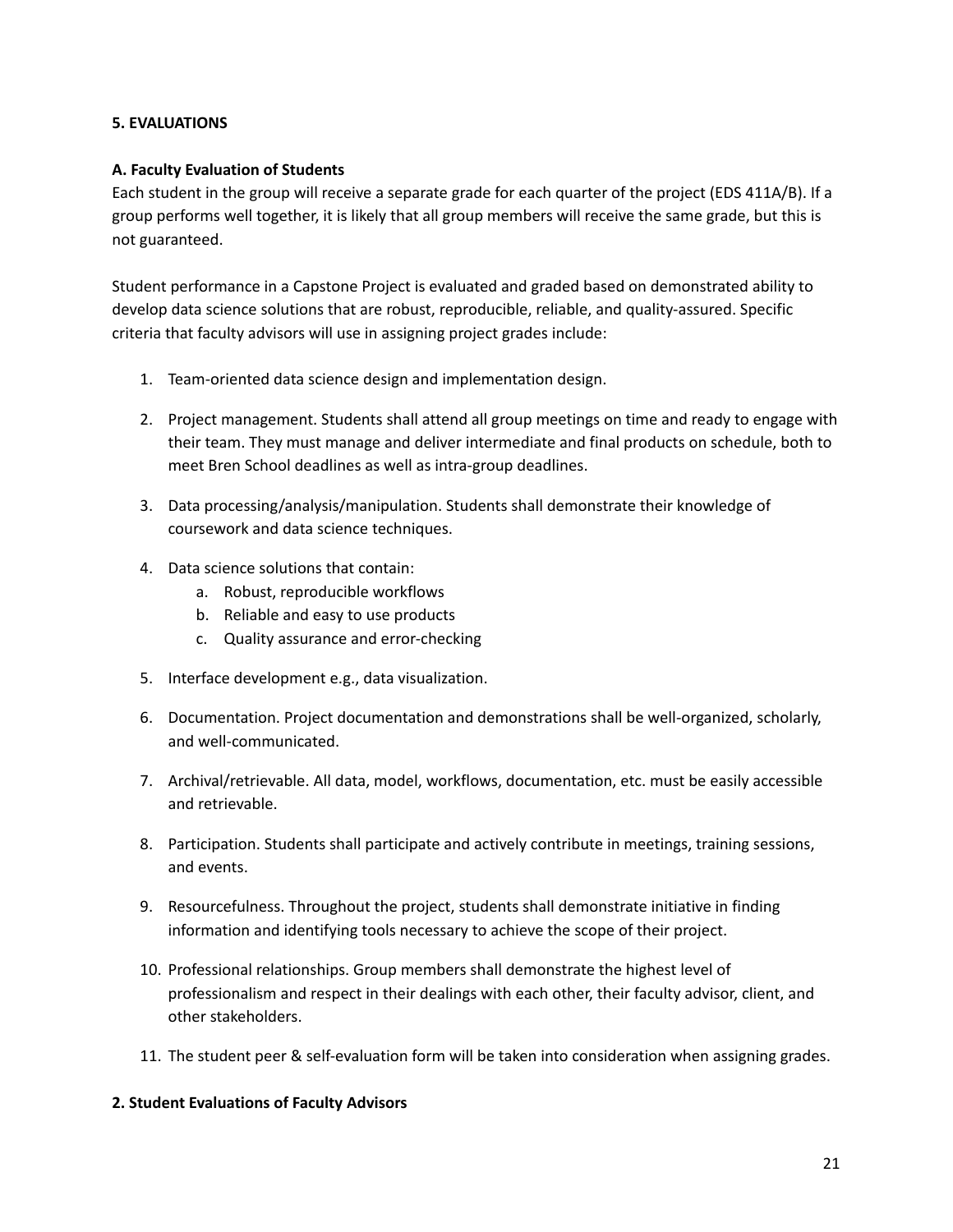At the end of the project, all Capstone Project members should complete an evaluation for their secondary faculty advisor and submit it to the Capstone Project Coordinator (see Appendix I). Students should also complete an evaluation for the instructor of EDS 411B. The Capstone Project Coordinator compiles all comments for anonymity and provides them to faculty only after the final grade for EDS 411B is issued.

In the event that there are any serious advising problems mid-way through the project, this should be brought to the attention of the Capstone Project Coordinator or the Assistant Dean for Academic Programs. These staff understand and are committed to respecting privacy and anonymity in working with students to try to find solutions to problems.

# **6. Project Budget**

Each MEDS Capstone Project is allotted \$250 for project expenses and printing on Bren School printers. Each group should create a budget for its project, estimating expenses to the best of its ability and accounting for costs such as phone calls, travel, software, datasets, business cards, reference books, presentation materials, photocopying, and publication expenses when preparing the budget. The budget is for reasonable expenses related to the Capstone Project. If a group does not anticipate any project expenses, a budget does not need to be created.

Bren School Purchasing Procedures: <https://bren.ucsb.edu/purchasing>

Please note: There are numerous restrictions to use of Capstone Project funds provided by the Bren School. **These funds cannot be used (***\*see exception below***) to pay for gifts, awards, or donations. There are strict eligibility requirements related to hiring. The group must discuss all potential hires with the Bren School's Business Officer before proceeding with the hire. Restrictions related to use of funds for food and beverages are as follows**:

- Funds may only be used for food and beverages associated with entertainment/business meetings if (1) prior approval is obtained from the Bren School's Business Officer; and (2) the entertainment is associated with a meeting that includes other people who are not from the University (i.e. client, external advisor). **The funds cannot be used to provide food and beverages for meetings that include only UC personnel and/or students.** There are NO exceptions to this UC policy.
- Funds may only be used for food and beverages related to travel if the travel conforms to UC travel policies [\(https://bren.ucsb.edu/travel\)](https://bren.ucsb.edu/travel).

*\*Under special circumstances, the group can request an exception to policy for expenditure for a gift. However, requests for exception to the policy must be made to the Bren School's Business Officer in advance of the expenditure and approval is not guaranteed.*

# **Bren School Financial Unit**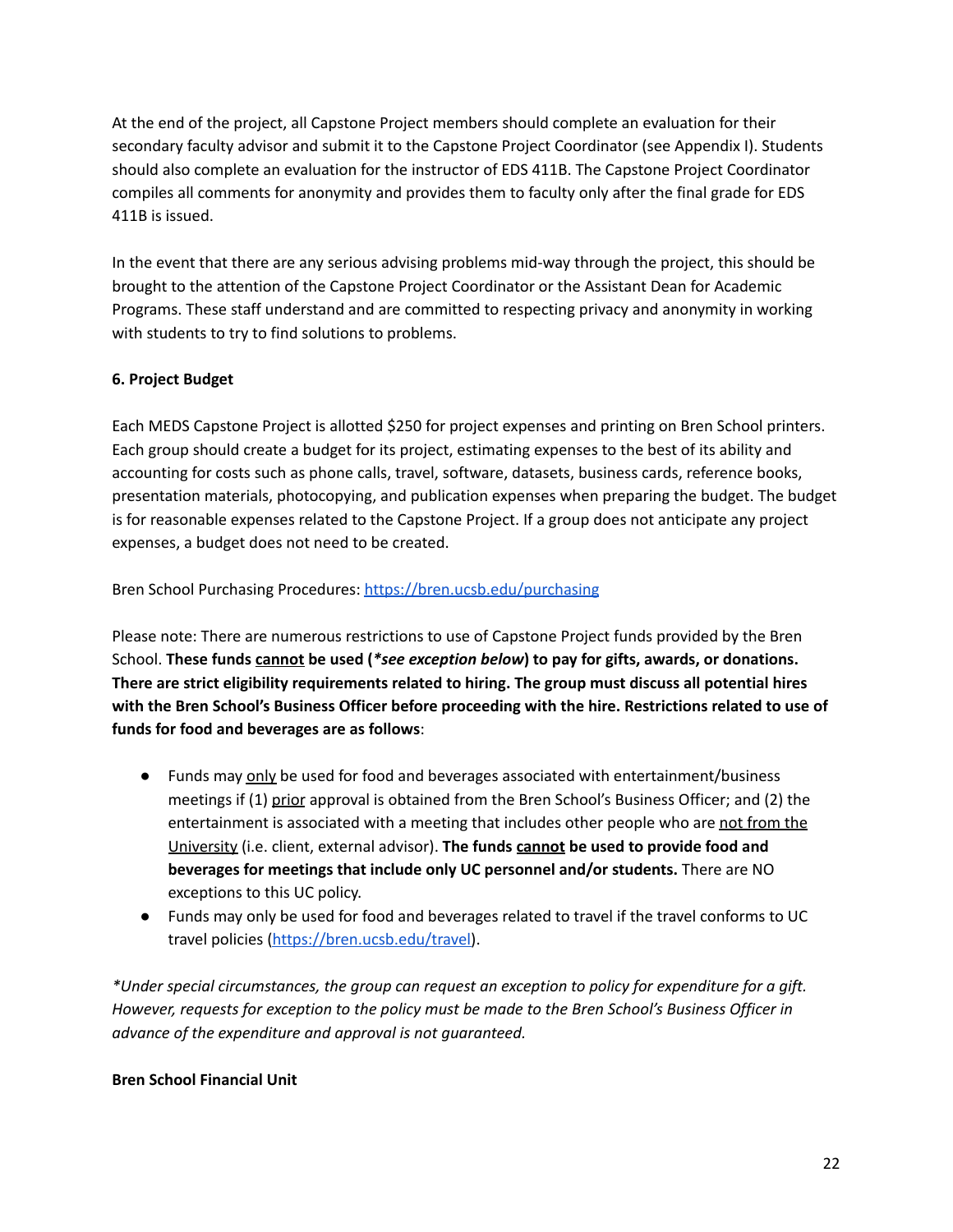- The Bren School's Business Officer is the primary contact for budget matters related to Capstone Projects. The Business Officer is Kim Fugate ([finance@bren.ucsb.edu;](mailto:finance@bren.ucsb.edu) [kim@bren.ucsb.edu](mailto:kim@bren.ucsb.edu)); Bren Hall 2516; 805-893-3540.
- The Bren School's Financial Manager assists with budget matters related to Capstone Projects. The Financial Manager is Bridget Mastopietro [\(finance@bren.ucsb.edu;](mailto:finance@bren.ucsb.edu) [bridget@bren.ucsb.edu\)](mailto:bridget@bren.ucsb.edu); Bren Hall 2514; 805-893-7457.
- The Bren School's Personnel/Payroll & Travel Coordinator processes paperwork related to travel associated with Capstone Projects. The Personnel/Payroll & Travel Coordinator Onella Gayraud may be reached at [travel@bren.ucsb.edu;](mailto:travel@bren.ucsb.edu) Bren Hall 2522; 805-893- 6114.
- The Bren School's Purchasing Coordinator processes purchase orders and reimbursements for items associated with Capstone Projects. The Purchasing Coordinator is Jewels Bolden [\(purchasing@bren.ucsb.edu;](mailto:purchasing@bren.ucsb.edu) [jewels@bren.ucsb.edu\)](mailto:jewels@bren.ucsb.edu); Bren Hall 3524; 805-893-4172.
- The Bren School's Resource Coordinator processes parking permit requests and paperwork related to domestic travel.

# **B. Expense Tracking**

The Project Manager will be responsible for tracking, managing, communicating about, and updating the group's budget. If expenses (phone, copies, travel, etc.) exceed the budgeted amount or do not conform to University policy, reimbursement requests will be returned and the group members will be responsible for funding the activity. Students are responsible for paying expenses above the project budget or not in compliance with UCSB and Bren School policies.

# **C. Printing**

If groups require printing at Bren, then groups must request a transfer of some of their project funds to printing accounts. If there are not adequate funds remaining and groups require more printing, they will have to pay for it themselves and the charge will be billed to students' BARC accounts.

# **D. Copying**

Bren copiers are for staff and faculty use only. Copying may be done at Davidson Library or the University Center.

# **E. Visitor parking permits**

Parking permits may be purchased for clients, external advisors, etc. for parking on the UCSB campus to attend Capstone Project meetings. To obtain a permit, contact Jamie Montgomery [\(montgomery@bren.ucs.edu](mailto:montgomery@bren.ucs.edu)) **at least 48 hours before** your visitor's arrival, and provide the: 1) name of the Capstone Project; 2) Capstone Project Code; 3) name of the visitor and his/her affiliation; 4) date and time of arrival; and 5) location of the meeting (building and room number). Each permit costs \$10/day and is charged to the Capstone Project budget. Reserved parking (where a parking spot is designated for the visitor near Bren Hall) is more expensive (\$30/day) and should be used only when the visitor is an extremely important individual with a time constraint.

# **I. Purchasing**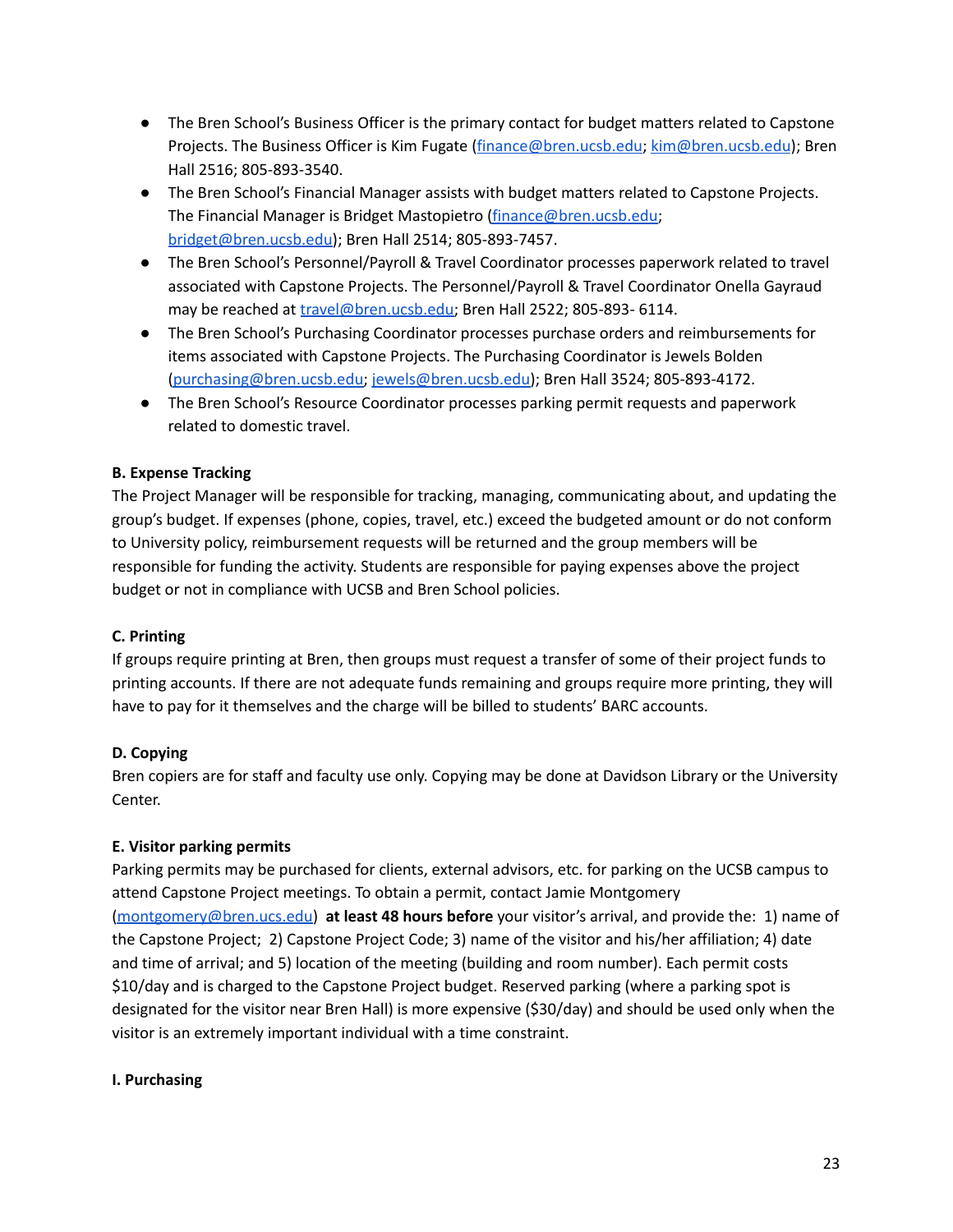All purchasing must be processed through the Bren School Purchasing Coordinator. The preferred purchasing method is to email purchasing requests, the project team name, and project code to [purchasing@bren.ucsb.edu](mailto:purchasing@bren.ucsb.edu) so the Purchasing Coordinator can place the order. Another method of purchasing is to use personal funds to purchase the item and then submit a reimbursement request. Original receipt(s) are required for all expense claims.

Students should understand purchasing policies and procedures [\(https://bren.ucsb.edu/purchasing](https://bren.ucsb.edu/purchasing)) and ensure that their group abides by these rules. *Please note:* **Any non-consumable items purchased by** the group with project funds are the property of the Bren School and must be returned to the school at the close of the project (e.g. an external hard drive). Purchase of clothing for presentations, or other **project related activity is not allowed.**

### **J. Reimbursement**

If a vendor does not accept a purchase order, group members may use personal funds and then submit a receipt to the Purchasing Coordinator to be reimbursed. When submitting receipts for reimbursement, please complete a Miscellaneous [Reimbursement](https://powerforms.docusign.net/9a5a4e3c-d8f8-4c3a-9a5a-c9bdc6f76137?env=na3&acct=36d87d60-c882-4887-835a-bc389fb776dd) Form and include the following:

- Original receipt with name of vendor, date, and description of what was purchased
- Name of person to be reimbursed
- Original signature

Groups have access to their Capstone Project funding until the last day of Spring Quarter. In some instances, access can be temporarily extended with advance approval from the Business Officer.

#### **K. Travel**

All travel must be processed through the Bren School Financial Office. Students should familiarize themselves with the Bren School Travel Regulations. Questions regarding travel should be sent to [travel@bren.ucsb.edu.](mailto:travel@bren.ucsb.edu) All travel reimbursement claims must be submitted to the Bren School Travel Coordinator no later than 30 days upon completion of travel to allow time for internal processing, and transfer to the UCSB Central Accounting Office in time for the 45-day UCSB processing deadline.

#### **L. Outside Funding**

Most Capstone Projects do not require outside funding and are able to fully complete the scope of work within the budget provided by the Bren School. In some cases, a project's scope of work, required travel, or materials exceed the Bren School budget and additional costs must be funded by the client. When this is the case, costs must be estimated and the client must acknowledge that they are able and willing to pay up to the amount that has been estimated. This must be established in the initial Capstone Project proposal. If a client does not pre-approve the budget, it is unlikely a project with additional costs will be selected.

#### **Gifts**

In limited circumstances a client or other external funding source may wish to make a contribution to support a Capstone Project. In this case, please contact the Bren School's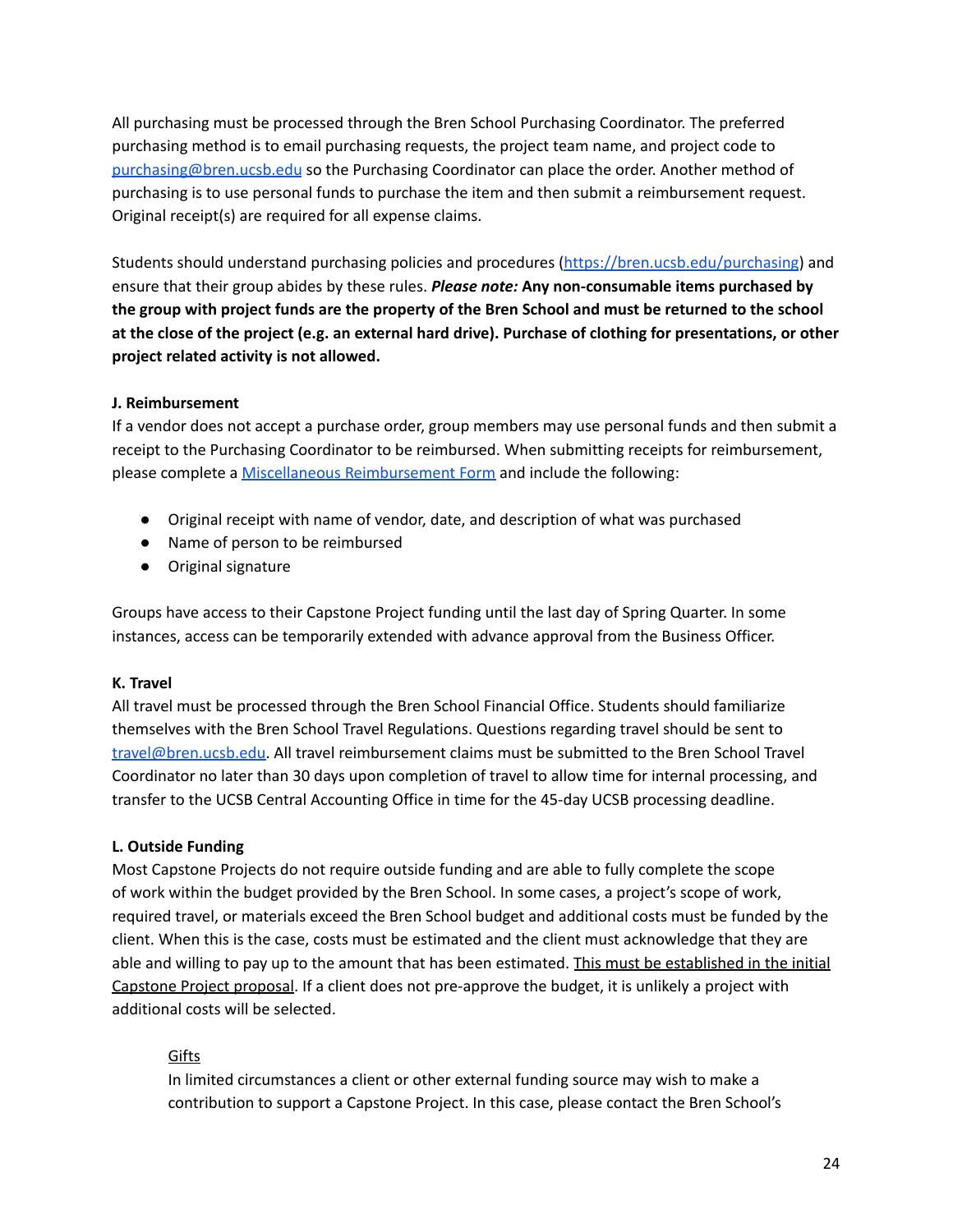Assistant Dean for Development, Lotus Vermeer, <u>Ivermeer@bren.ucsb.edu</u>. It is imperative that individuals and organizations are NOT solicited for gifts. **Active fundraising by students without guidance from the Assistant Dean for Development is NOT appropriate**. Any discussion about potential gifts to the Bren School should be directed to the Assistant Dean for Development. A gift cannot have deliverables of any kind. If there are deliverables, or if there is paperwork to be signed, it is highly unlikely that it is a gift. No Bren student or faculty member has the authority to sign paperwork related to acceptance of money.

If a gift is received to support a particular Capstone Project, then a special Project Code will be created for the group to access these funds. If there are funds remaining at the end of the project, they will return to the Bren School general fund. Keep in mind that federal agencies, other governmental agencies and many nongovernmental organizations cannot give money in the form of a gift. In this case, any funds contributed toward Capstone Projects should either be managed by the agency or organization (strongly recommended) or directed to UCSB as a contract or grant.

#### Grants/Contracts

A contract or grant is used when money is given to the University for a specific deliverable(s). Given the complexities of submitting proposals for contract and grant funding, the length of time it tends to take to process proposals and ultimately receive funds, and the high overhead rate, it is far better if the Bren School receives funding to support Capstone Projects in the form of a gift or, better yet, if the client manages the funds directly. Please note that grants and contracts are required to provide for indirect (overhead) costs, which are 55% of the award, to be paid to the university; gifts are assessed 6% overhead. If a Capstone Project client or external advisor would like to provide a grant or contract to the school, please direct them to the Business Officer. No Bren student or faculty member has the authority to sign agreements related to acceptance of money.

#### **7. COMPUTER RESOURCES**

The following describes computer resources available to each Capstone Project and recommended management practices. Most of these suggestions do not require any special privileges; those that require the involvement of the Bren School Compute Team are clearly noted.

#### **A. Project Alias**

Each group chooses a short alias (less than 20 characters) for their project. The alias is used to label the project's online artifacts (directories, mailing lists, etc.) and identify the project in shorthand. The alias should be professional and should reflect some aspect of the group's research topic.

#### **B. Group Email List**

Each group will be added to an email list for their project; the group email address is "cp-**[alias]**@bren.ucsb.edu". This will be used as a contact email for the entire group and is accessible to Bren staff and outside parties. Groups can also make an internal list for only group members and/or their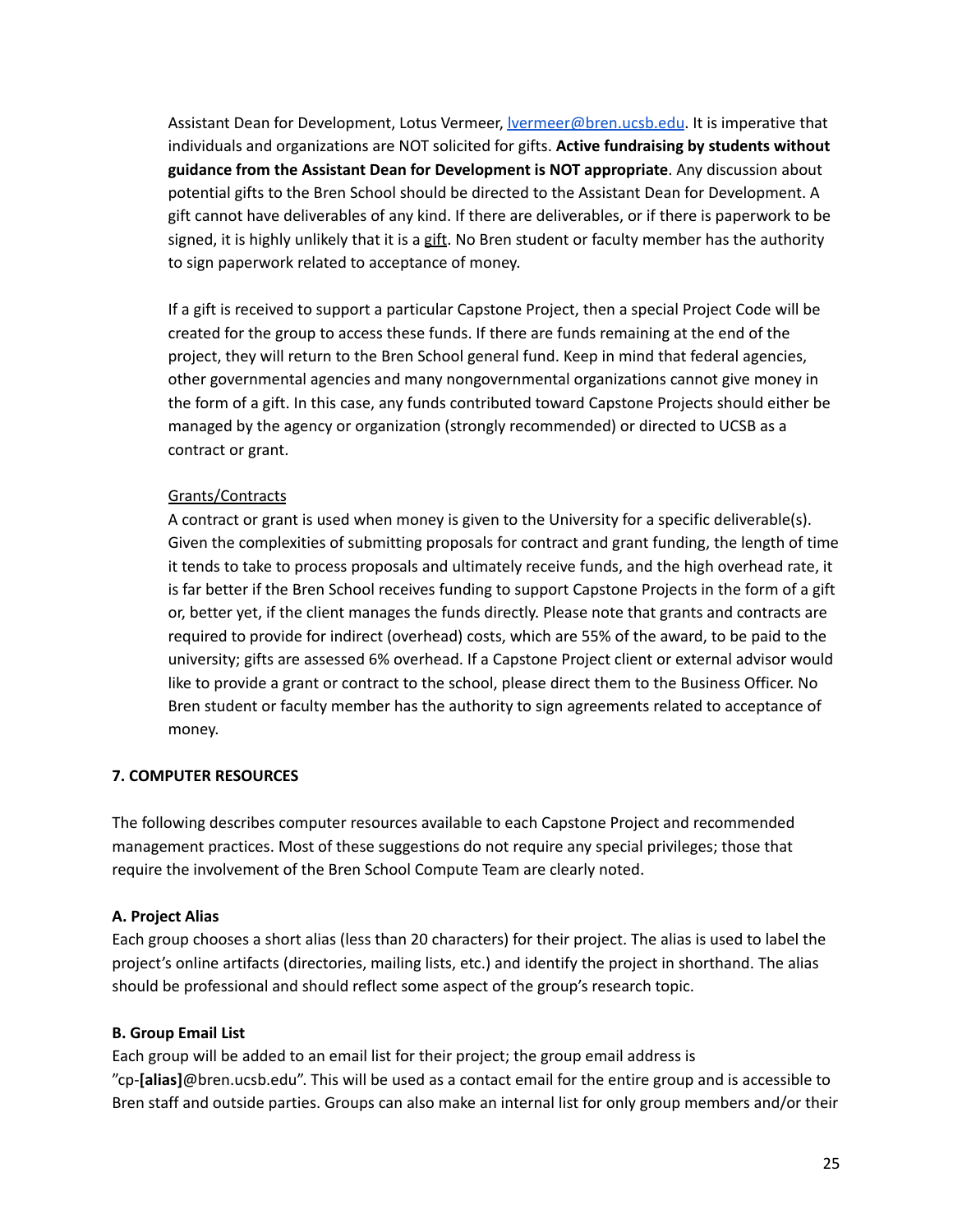advisor as necessary. Directions for setting up a Google Group are located here: [https://bren.zendesk.com/hc/en-us/articles/115002102646-How-do-Iget-an-email-list-for-my-group-proj](https://bren.zendesk.com/hc/en-us/articles/115002102646-How-do-Iget-an-email-list-for-my-group-project) [ect](https://bren.zendesk.com/hc/en-us/articles/115002102646-How-do-Iget-an-email-list-for-my-group-project)

# **C. Shared Directory**

The Bren School Compute Team will create a shared folder for each Capstone Project on the MEDS computing server "Taylor". The shared directory will be named "**[alias]**", and will be located inside the \capstone root folder on Taylor. This shared directory will be accessible via Rstudio Workbench, SSH, and SFTP methods. The full folder path for each Capstone Project shared folder will be \capstone\**[alias]**

# **D. Group Access Permissions**

The Bren School Compute Team will create a security group for each Capstone Project, named "**[alias]**". The members of these groups will be the student members of each group and their faculty advisor(s). By default all group members will have group-writable permissions to the \capstone\**[alias]** folder and all subfolders. If you need to restrict access to subfolders to certain members of the group please contact the Bren Compute Team.

# **E. Google Shared Drive and Box Office 365 Document Collaboration**

If your group needs to collaboratively author electronic documents as a delivery or in support of your capstone project, there are a number of recommended solutions that support this:

- Google Shared Drive / Google Docs
- UCSB Box Account with Office 365 Integration

Both of these options allow files to be shared among multiple collaborators, and for those collaborating to edit the document at the same time. UCSB Box has the benefit of Office 365 integration, allowing a more fully featured set of authoring tools.

# **F. Calendar**

Each group may maintain a project calendar for project events and deadlines, Google Calendar, etc. Each student has an individual Google Calendar account, which can be used to propose Capstone Project meetings, etc. Please remember that when using individual accounts, only the person proposing the meeting may make changes to the meeting. Therefore, one person should be selected to schedule meetings. For more Google Calendar information, visit:

<https://bren.zendesk.com/hc/en-us/sections/201311245-Google-Calendar>

# **G. References**

Each group may maintain a shared file of bibliographic references that will be incorporated into project deliverables, papers, etc. The Bren School currently supports EndNote bibliographic software, which can be installed upon request. Some groups choose to use an online citation manager; basic accounts are often free.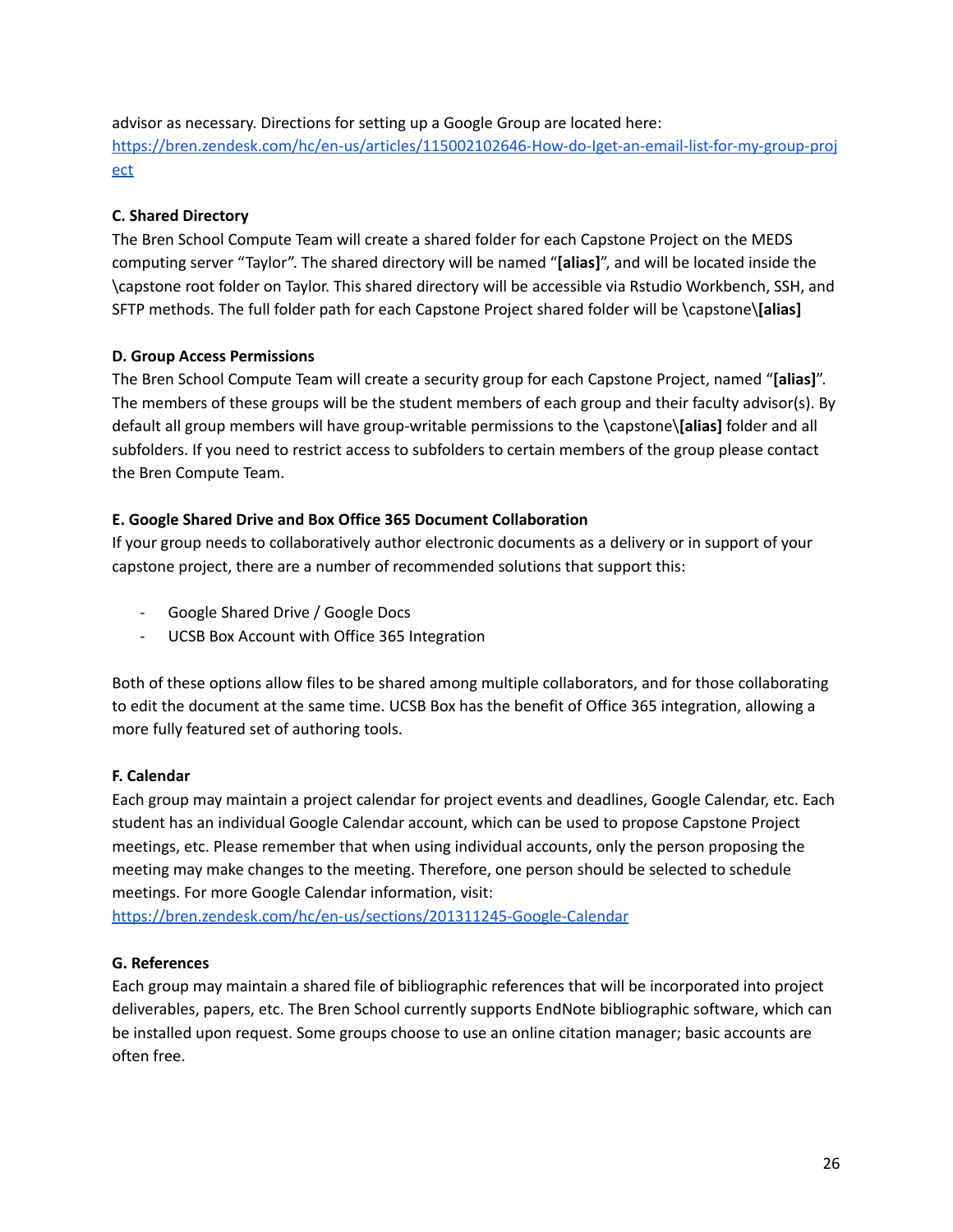# **Appendix I**

# **Evaluations**

# **Peer & Self Evaluation:**

Peer & Self Evaluations (completed quarterly) are available online: <https://bren.ucsb.edu/academic-resources-current-students>

### **Faculty Evaluation:**

The faculty evaluation will be submitted via Google Forms or Qualtrics. The Capstone Project Coordinator will send a link to the survey in the second half of Spring Quarter. Survey results will be kept anonymous, compiled in summary format, sent to advisors and recorded in personnel files.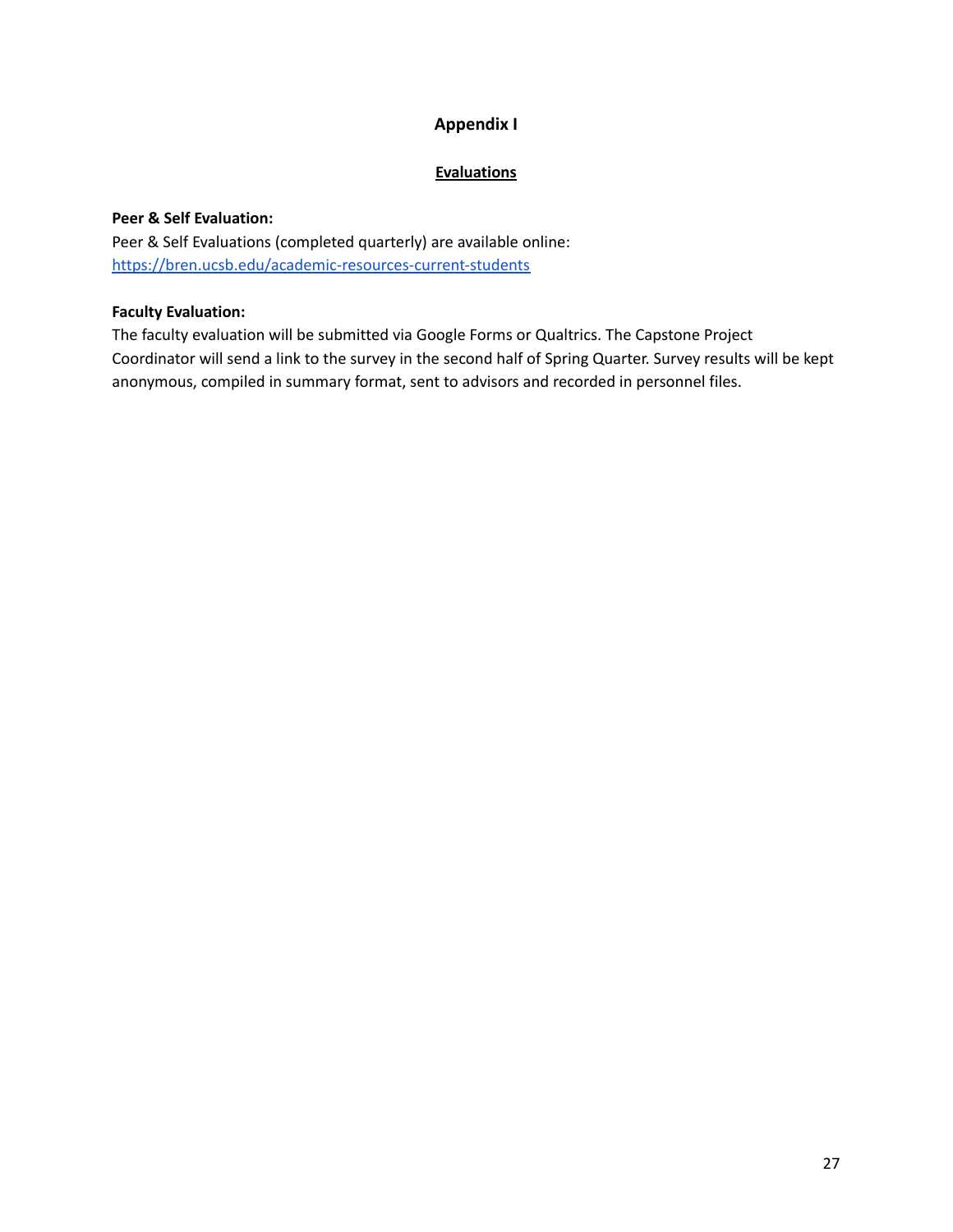# **Appendix II**

# **Sample Technical Documentation Title Page**

# UNIVERSITY OF CALIFORNIA Santa Barbara

### PROJECT TITLE

A Capstone Project submitted in partial satisfaction of the requirements for the degree of Master of Environmental Data Science for the Bren School of Environmental Science & Management

by

MEMBER NAME MEMBER NAME MEMBER NAME MEMBER NAME

Committee in charge: ADVISOR NAME ADVISOR NAME (if more than one)

MONTH AND YEAR OF FILING